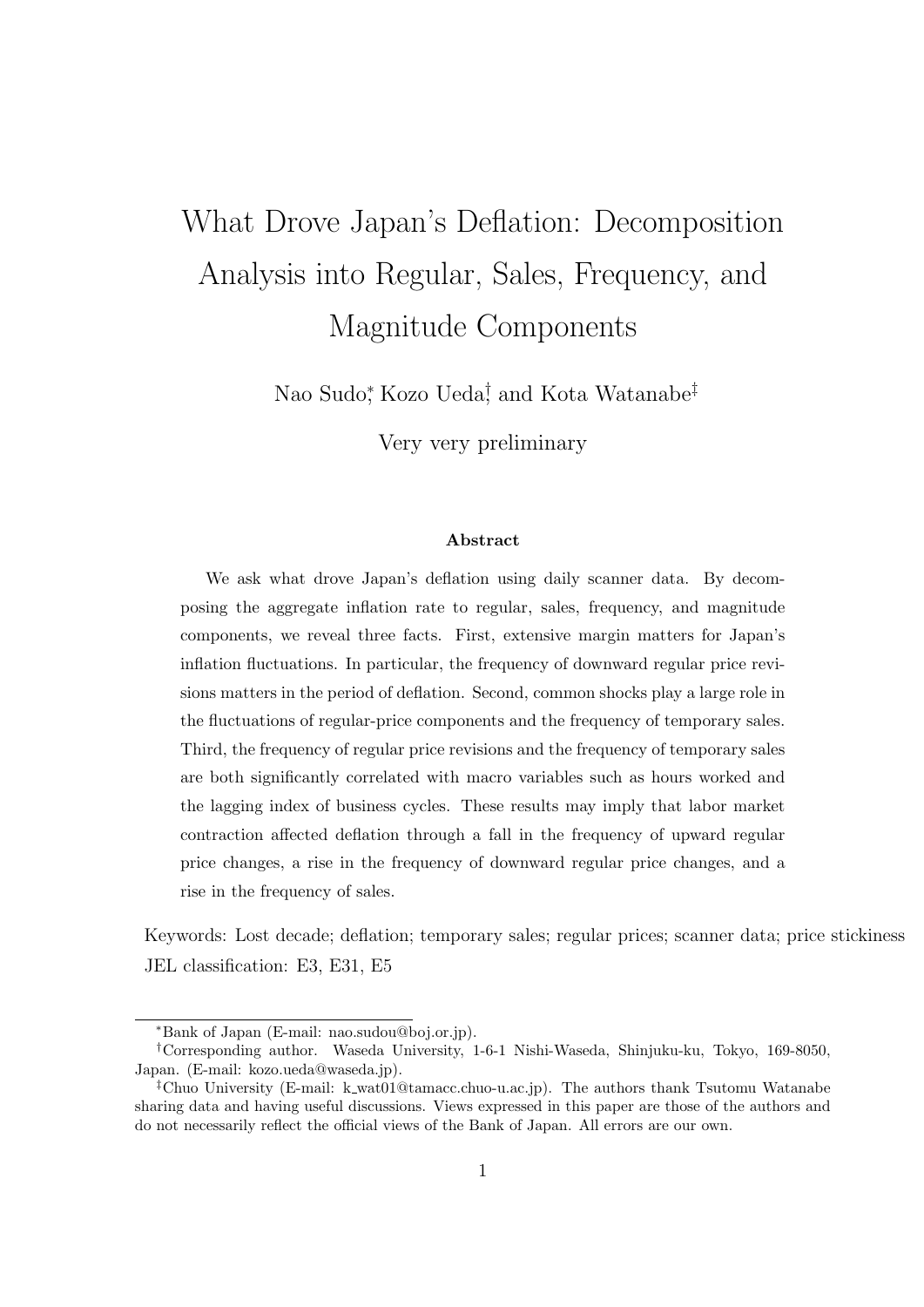### 1 Introduction

Since the asset price bubble went bust in the early 1990s, Japan has gone through very low rates of inflation, and in most of the periods, deflation (see Figure 1). To investigate backgrounds behind the deflation, in this paper, we study micro price dynamics at a retail shop and product level. We employ daily scanner or Point of Sales (POS) data from 1988 to 2013 covering over 6 billion records. Inflation developments are decomposed into two dimensional components: (i) regular and temporary sales and (ii) the frequency and magnitude of price changes. By this decomposition, we study what components drove Japan's deflation.

We reveal three facts. First, extensive margin matters for Japan's inflation fluctuations. In particular, the frequency of downward regular price revisions matters in the period of deflation. Second, while idiosyncratic shocks brings inflation fluctuations, in particular, for the change in magnitude of temporary sales, common shocks also play a large role in the fluctuations of regular-price components and the frequency of temporary sales. Third, the frequency of regular price revisions and the frequency of temporary sales are both significantly correlated with macro variables such as hours worked and the lagging index of business cycles. These results may imply that labor market contraction affected deflation through a fall in the frequency of upward regular price changes, a rise in the frequency of downward regular price changes, and a rise in the frequency of sales.These results may imply that labor market contraction brought deflation through a fall in the frequency of upward regular price changes, a rise in the frequency of downward regular price changes, and a rise in the frequency of sales. Moreover, these results appear to be consistent with a state-dependent pricing model, but needs to incorporate a high degree of idiosyncratic shocks and an endogenous decision of temporary sales in response to macroeconomic developments.

As for the micro price dynamics, Bils and Klenow (2004) are the seminal empirical paper that studies the case in the United States. Klenow and Kryvtsov (2008) and Nakamura and Steinsson (2008) conduct further detailed analysis. A good survey is conducted by Mackowiak and Smets (2009), Klenow and Malin (2011), and Nakamura and Steinsson (2013), although Japan's case is not discussed in details.

Japan's micro price dynamics have been studied by the Bank of Japan (2000), Higo and Saita (2007), Ikeda and Nishioka (2007), Mizuno et al. (2010), Abe and Tonogi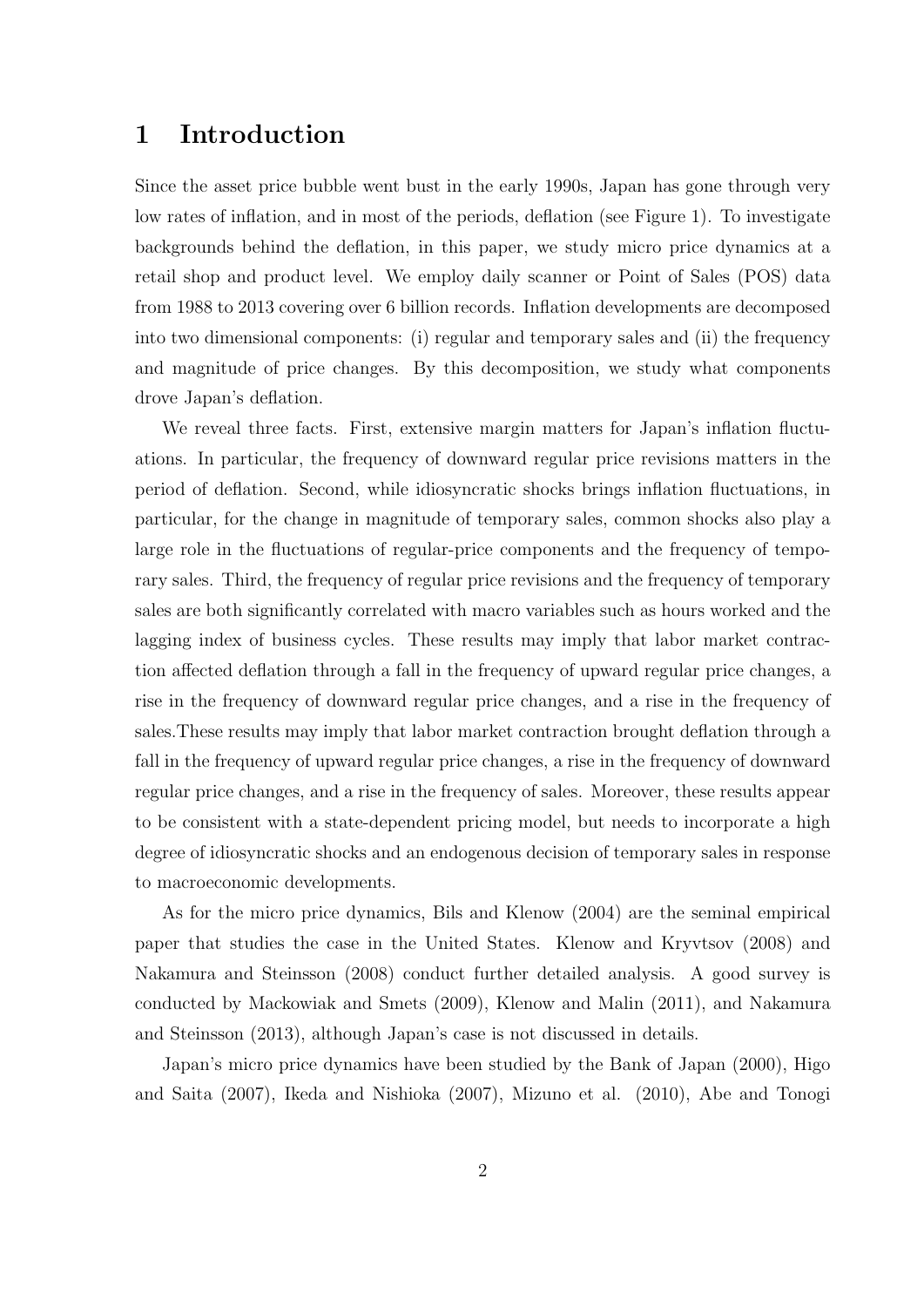(2010) and Watanabe and Watanabe (2013), Sudo et al. (2014) among others. Our closest and complementary work, except for our previous paper Sudo et al. (2014), is Abe and Tonogi (2010) that employ the same POS data as ours though our data set is longer than theirs by recent seven years. In addition, the two papers differ in terms of sales filter and the fact that we explore the relationship between micro price dynamics and the macro economy.

### 2 POS Data

#### 2.1 Data Description

We employ the POS data collected by Nikkei Digital Media from retail shops located in Japan. The data are daily ranging from March 1, 1988 to February 28, 2013, excluding the sample of November and December in 2003. The data consist of records that amounts to 6 billion and each record contains a number of units sold and sales in yen for a product i at a shop s on a date t. The cumulative number of products appearing during the sample period is 1.8 million. The data include processed food and domestic articles, and unlike CPI, does not include fresh food, recreational durable goods (TVs and PCs), and services (rent and utility). The coverage of the POS in CPI is 170 out of 588 items, which constitutes 17% of household's expenditure according to Family Income and Expenditure Survey. Each product  $i$  is identified by the the Japanese Article Number (JAN) code. In addition, Nikkei Digital Media defines a 3-digit code, from which we classify the types of products such as yogurt, beer, tobacco, and toothbrush. We discard 3-digit code items that are not included in CPI. The sample of retail stores spreads across Japan, but it is biased to relatively large stores. According to Abe and Tonogi (2010), even small stores have 2,000 customers a day. The number of sampled retail shops has increased, reaching 261 in 2012. The number of products has also increased, from 130,000 in the early 1990s to 350,000 in 2012. This trend increase is robustly observed even when the sampled shops were fixed, suggesting the increase in variety of products and the shortening of product cycles during the sample period. See also Imai and Watanabe (2014) and Sudo et al. (2014).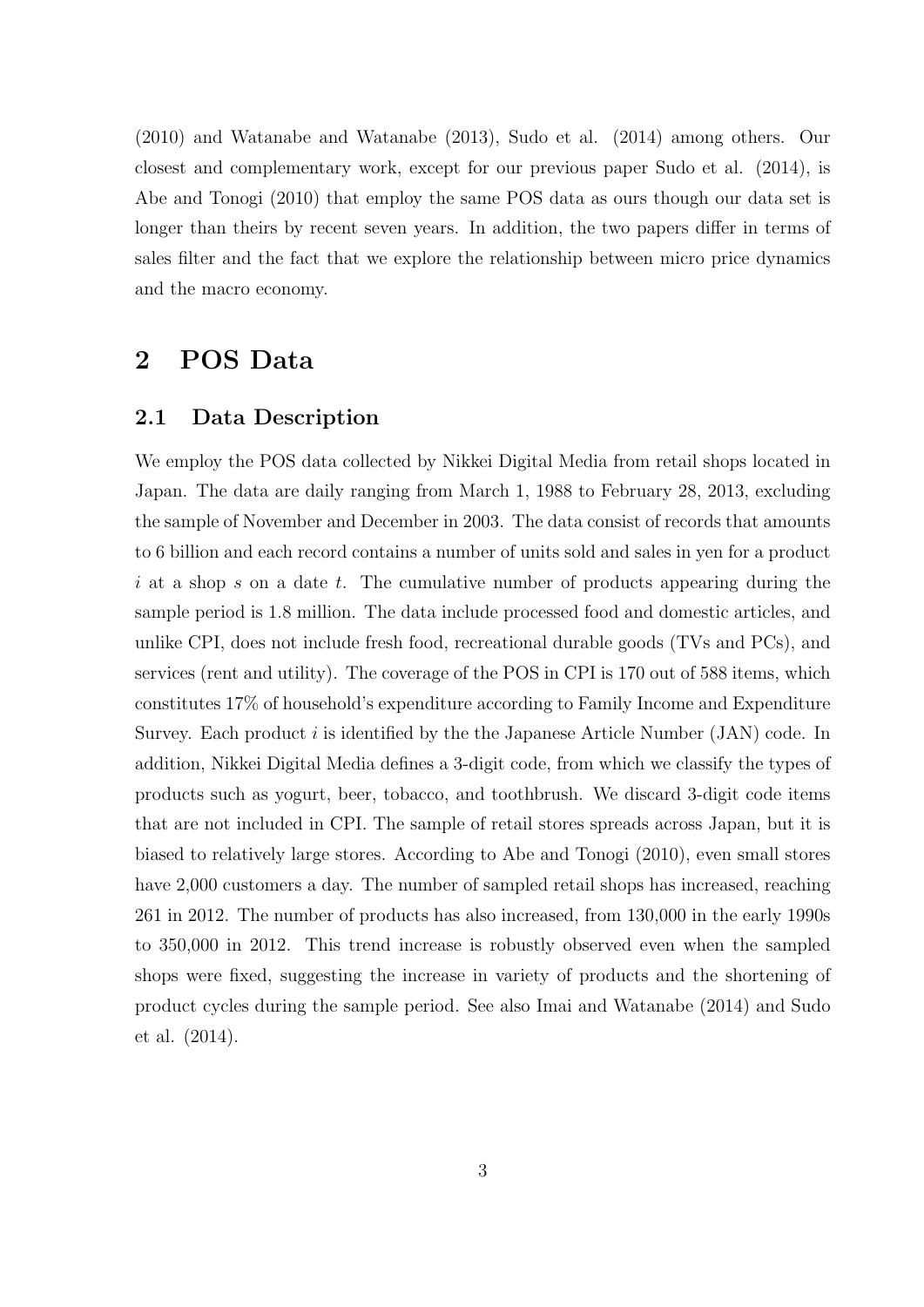#### 2.2 Measuring Prices

From each record of the POS data, we measure the price of a product by its unit price, that is, sales over the number of units sold for a product i at a shop s on a date t. As for the date  $t$ , we pick up a date each month, which is Wednesday in the week that includes 15th of the month. This method is in line with that for official CPI in Japan. Although the POS data are daily, we use monthly data, because an inflation rate obtained by connecting daily price series is known to entail a large downward trend compared with that from monthly price series. This makes it hard to discuss price developments in Japan in association with conventional price indexes like monthly CPI. Recorded sales exclude the contribution of consumption tax that was introduced in April 1989 and raised in April 1997.

Temporary sales are considered to behave differently from regular prices and play a different role in the macro economy. Therefore, it is important to isolate temporary sales from posted prices. The POS data do not tell explicitly which is the sales or not, however, so we need a certain identification method.<sup>1</sup> As a benchmark, we follow Eichenbaum et al. (2011) and define the regular price of a good on a date by the most commonly observed price (mode price) during the 3 months centered on the date.<sup>2</sup> Temporary sales are identified when the regular price differs from its posted price.<sup>3</sup>

Figure 2 depicts a typical pattern of daily price and quantity changes for a certain brand of cup noodle at a certain store at a sampled store. Posted prices are flexible reflecting the presence of temporary sales. Regular prices are revised only 3 times in 4 years. The number of units sold on a day occasionally jumps up by thousand times from that on a previous day.

In this paper, we construct various aggregated variables including the aggregated price index using the POS and examine their time series properties. To do the aggregation, we first obtain a variable of interests, such as a price, for a product  $i$  at a shop  $s$  on a date

<sup>1</sup>Japan's CPI focuses on the developments in regular prices, not making use of sale prices in constructing its index. Prices with durations of less than seven days are excluded by price surveyors.

<sup>2</sup>To identify regular and sales, we use daily price data.

<sup>3</sup>Eichenbaum et al. (2011) call the price identified as a mode price a "reference price" instead of a regular price since non-mode prices are not necessarily the sale prices: Admittedly, related to this point, 24% of non-mode prices in our data are higher than the mode prices. We maintain the terminology "regular price" throughout the current paper, because we intend to capture general developments in regular price by tracking the movements of mode prices. Our mode-price is, however, conceptually no different from reference price in Eichenbaum et al. (2011). See Sudo et al. (2014) for detailed discussions about the identification of regular and sale prices.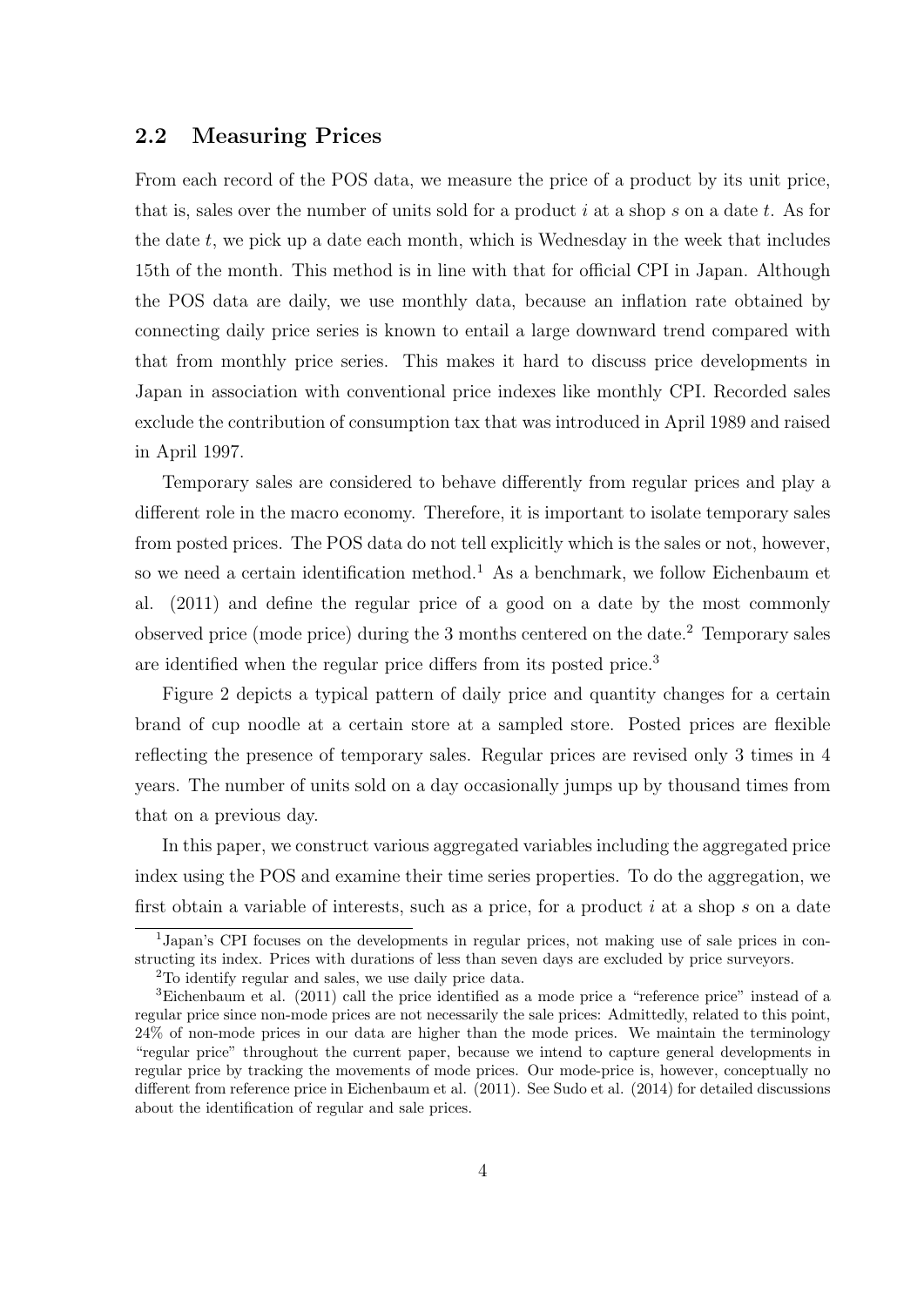t at the lowest level of JAN codes. Second, we aggregate the variables of interests across shops with sales weights to derive weighted mean.<sup>4</sup> Third, up to the 3-digit code level, we aggregate the weighted means across products with sales weights to derive weighted mean. Last, we aggregate the weighted means across 3-digit codes with sales weights to derive weighted mean or weighted median (quantile). Weights are defined by the sale during the month in the previous year. If a date  $t$  is January 18, 2012, for instance, we use the sales of January in 2011 as a weight.

Figure 1 illustrates the yearly inflation rate  $(\%)$  of the POS price index together with that of CPI. As for the POS, two series are depicted: regular prices that exclude temporary sales and posted prices that include temporary sales. For the comparison purpose, we depict a combined series of processed food and domestic articles for CPI. The figure shows that the POS exhibits similar developments as CPI. After experiencing a positive inflation in the early 1990s, they both witnessed a prolonged deflation until 2008 when commodity prices surged. Two distinct differences exist between POS and CPI. First, POS is systematically lower that CPI. Temporary sales and product entry and exit are considered to cause such a bias. Second, POS exhibits a fast decline in the years from 1992 to 1994 following the bust of the asset-price bubble.

### 3 Decomposing Inflation Rate

#### 3.1 Formula for Decomposition

Extending the idea of Klenow and Kryvtsov (2008), we decompose the POS inflation rate of 3-digit code item i,  $\pi_{i,t} = p_{i,t} - p_{i,t-1}$ , to analyze the background of its historical

<sup>&</sup>lt;sup>4</sup>Nakamura and Steinsson (2008) use sales weights, while Abe and Tonogi (2010) use quantity weights.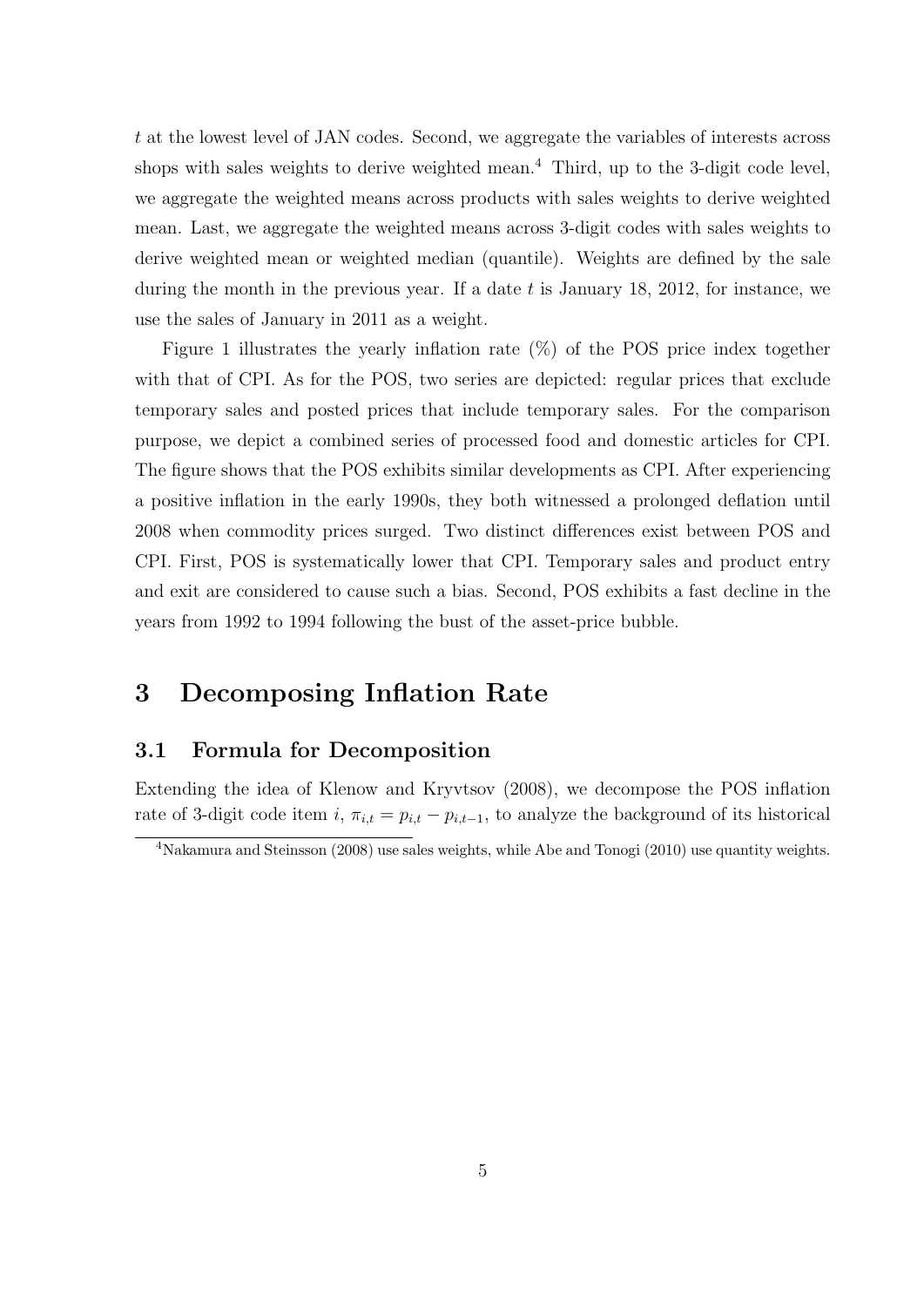developments using the following formula:

$$
\pi_{i,t} = \frac{\sum_{j \in i} \omega_{j,t} I\{\Delta p_{j,t}^r > 2.0\}}{\sum_{j \in i} \omega_{j,t}} \cdot \frac{\sum_{j \in i} \omega_{j,t} I\{\Delta p_{j,t}^r > 2.0\}}{\sum_{j \in i} \omega_{j,t} I\{\Delta p_{j,t}^r > 2.0\}} \n+ \frac{\sum_{j \in i} \omega_{j,t} I\{\Delta p_{j,t}^r < -2.0\}}{\sum_{j \in i} \omega_{j,t} I\{\Delta p_{j,t}^r > 2.0\}} \n+ \frac{\sum_{j \in i} \omega_{j,t} I\{\Delta p_{j,t}^r < -2.0\}}{\sum_{j \in i} \omega_{j,t}} \cdot \frac{\sum_{j \in i} \omega_{j,t} I\{\Delta p_{j,t}^r < -2.0\}}{\sum_{j \in i} \omega_{j,t} I\{\Delta p_{j,t}^r < -2.0\}} \n+ \frac{\sum_{j \in i} \omega_{j,t} I\{[p_{j,t} - p_{j,t}^r] > 2.0\}}{\sum_{j \in i} \omega_{j,t}} \cdot \frac{\sum_{j \in i} \omega_{j,t} [p_{j,t} - p_{j,t}^r] > 2.0\}}{\sum_{j \in i} \omega_{j,t} I\{[p_{j,t} - p_{j,t}^r] > 2.0\}} \n- \frac{\sum_{j \in i} \omega_{j,t} I\{[p_{j,t-1} - p_{j,t-1}^r] > 2.0\}}{\sum_{j \in i} \omega_{j,t}} \cdot \frac{\sum_{j \in i} \omega_{j,t} [p_{j,t-1} - p_{j,t-1}^r] I\{[p_{j,t-1} - p_{j,t-1}^r] > 2.0\}}{\sum_{j \in i} \omega_{j,t}} \n+ \frac{\sum_{j \in i} \omega_{j,t} \Delta p_{j,t}^r I\{\Delta p_{j,t}^r\} \le 2.0\}}{\sum_{j \in i} \omega_{j,t}} \n+ \frac{\sum_{j \in i} \omega_{j,t} (p_{j,t} - p_{j,t}^r) I\{[p_{j,t} - p_{j,t}^r] \le 2.0\} - \sum_{j \in i} \omega_{j,t} (p_{j,t-1} - p_{j,t-1}^r) I
$$

where  $p_{j,t}$  and  $p_{j,t}^r$  represent the log posted and regular price of a certain good-shop j at t, respectively;  $\omega_{j,t}$  represents a weight; and  $I\{x\}$ is an indicator which returns 1 when x is true. We denote the above equation by

$$
\pi_{i,t} \equiv fr_{i,t}^{r+} \cdot mg_{i,t}^{r+} + fr_{i,t}^{r-} \cdot mg_{i,t}^{r-} \n+ fr_{i,t}^{s} \cdot mg_{i,t}^{s} - \tilde{f}r_{i,t-1}^{s} \cdot m\tilde{g}_{i,t-1}^{s} + \varepsilon_{i,t},
$$
\n(3.2)

where  $fr_{i,t}^r$  represents the frequency of regular price changes;  $mg_{i,t}^r$  represents the magnitude of regular price changes, when it is revised; superscripts + and − represent regular price rises and falls, respectively; and  $fr_{i,t}^s$  and  $mg_{i,t}^s$  represent the frequency and magnitude of temporary sales, respectively.  $\tilde{fr}^s_{i,t-1}$  and  $\tilde{mg}^s_{i,t-1}$  resemble the frequency and magnitude of temporary sales at  $t-1$ , respectively, but they are not exactly so, because weight is that of period t. To clarify this, we put tilda  $(\tilde{x})$ . We identify a change in the regular price, when the price differs from that in the previous month by more than 2 yen.<sup>5</sup> Similarly, we identify the occurrence of temporary sales, when the price differs from the regular price in the same period by more than 2 yen. Note that not just tem-

<sup>&</sup>lt;sup>5</sup>The reason behind setting the criteria of 2 yen is that a unit price computed from the sale revenue divided by the number of unit sold may otherwise become non-integers reflecting time sales within a day and/or buy-one-get-one-free sales. In addition, the consumption tax plays a certain role. When a household purchases a basket of several products and Nikkei Digital Media reports the corresponding sales excluding the consumption tax by dividing sales by the tax rate, a unit price of each product is likely to be non-integer. Moreover, in April 2004, consumption tax inclusive pricing was introduced, requiring retail shops to post prices including the consumption tax. That statutory change increased the possibility of decimal prices. See also Eichenbaum et al. (2012) for related discussion.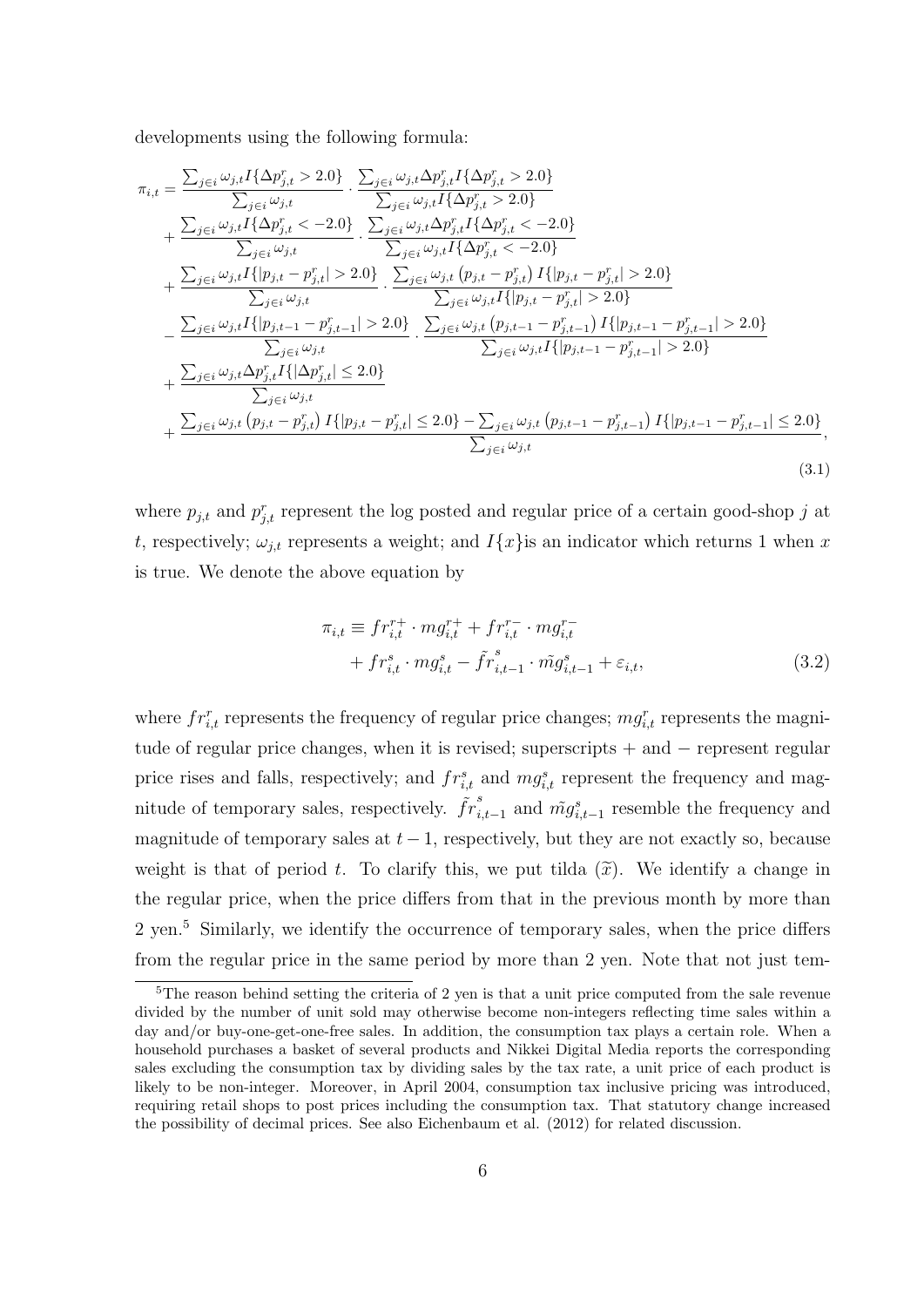porary discount but also temporary price premium is also treated as temporary sales in this definition.  $\varepsilon_{i,t}$  is the last two lines in equation (3.1), indicating the residual term that embeds minor price changes.

This formula highlights that the inflation rate can be decomposed into two dimensional elements: (1) regular and sales and (2) frequency (extensive margin) and magnitude (intensive margin). Moreover, provided that the fluctuation of each element is small, equation (3.2) can be approximated as

$$
\pi_{i,t} \simeq \left( fr_{i,t}^{r+} - \overline{fr_i^{r+}} \right) \cdot \overline{mg_i^{r+}} + \left( fr_{i,t}^{r-} - \overline{fr_i^{r-}} \right) \cdot \overline{mg_i^{r-}} \n+ \left( mg_{i,t}^{r+} - \overline{mg_i^{r+}} \right) \cdot \overline{fr_i^{r+}} + \left( mg_{i,t}^{r-} - \overline{mg_i^{r-}} \right) \cdot \overline{fr_i^{r-}} \n+ \left( fr_{i,t}^{s} - \tilde{fr}_{i,t-1}^{s} \right) \cdot \overline{mg_i^{s}} + \cdot \left( mg_{i,t}^{s} - \tilde{mg}_{i,t-1}^{s} \right) \cdot \overline{fr_i^{s}} + \varepsilon_{i,t}.
$$
\n(3.3)

An over-line  $\overline{x}$  indicates time-series mean. This equation suggests that the inflation rate can be decomposed into 7 terms: (1) a deviation of the frequency of upward regular price change from its mean, (2) a deviation of the frequency of downward regular price change from its mean, (3) a deviation of the magnitude of upward regular price change from its mean, (4) a deviation of the magnitude of downward regular price change from its mean, (5) a change in the frequency of temporary sales, (6) a change in the magnitude of temporary sales, and (7) residuals. We then aggregate this across 3-digit code items to derive the aggregate inflation rate and the aggregated contribution of each components to the aggregate inflation rate.

### 3.2 Movements of Regular, Sales, Frequency, and Magnitude Components

Figure 3 displays aggregated time-series developments in the 4 regular price components, that is,  $fr_t^{r+}, fr_t^{r-}, mgt_t^{r+}$ , and  $mg_t^{r-}$ . The monthly frequency is around 6 percent for both upward and downward price changes. Its historical developments are not monotonic: the frequency increased steadily from the early 1990 until 2004 and decreased moderately thereafter. The magnitude of regular price changes is roughly 15 to 20% on average. It has been monotonically decreasing over the two decades.

Figure 4 shows aggregated time-series of 4 temporary sales components:  $fr_t^s$ ,  $mg_t^s$ ,  $fr_t^s - \tilde{fr}_{t-1}^s$ , and  $mg_t^s - mgh_{t-1}^s$ . The figure suggests that temporary sales have become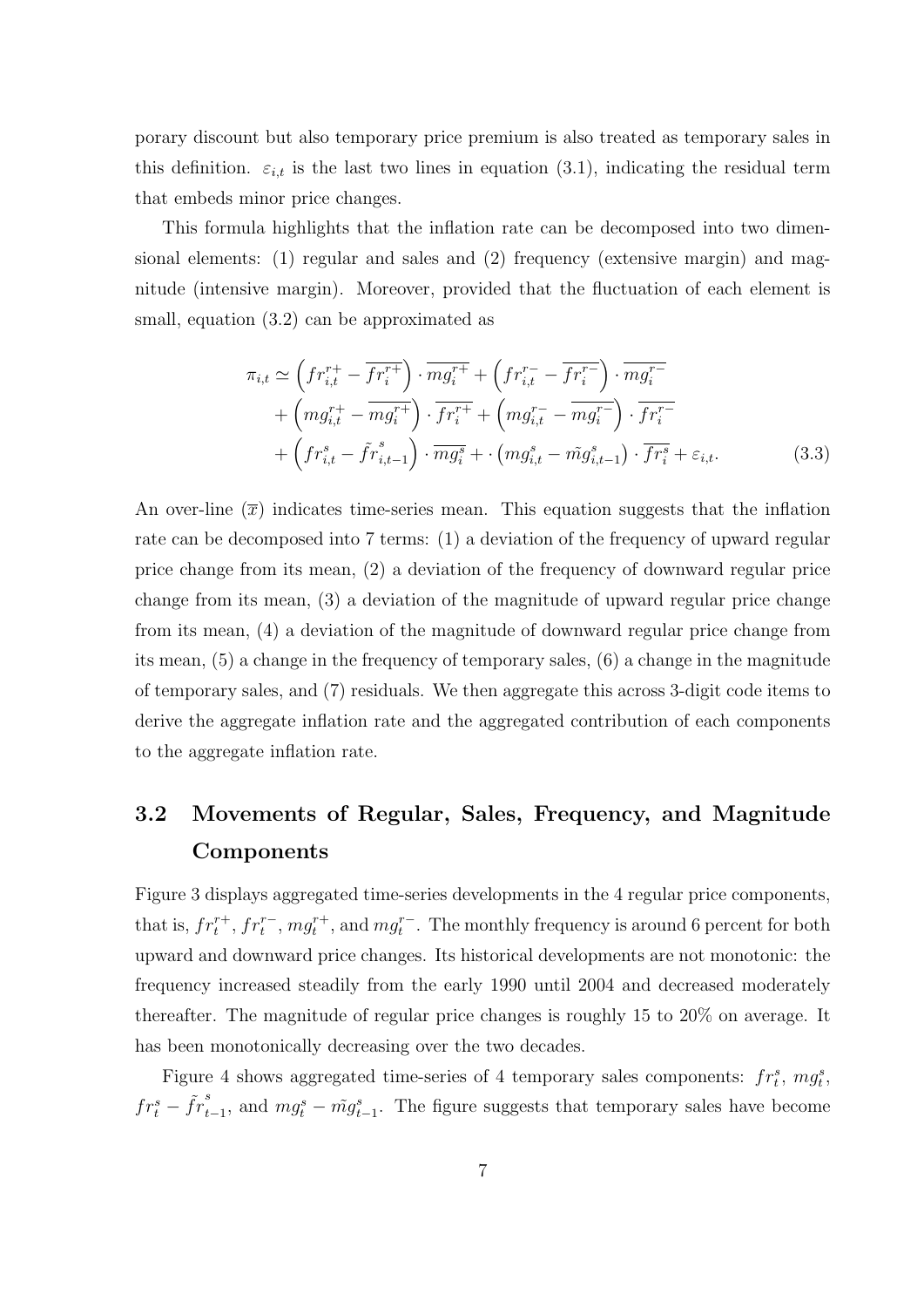increasingly important in households' expenditure activity during the two decades. The frequency of sales has risen from 20 to more than 25%, indicating that temporary sales take place more than once a four days in the current years. The magnitude of sales  $mg_t^s$ has been almost flat, but  $mg_t^s - \tilde{mg}_{t-1}^s$  has shown a positive trend.

#### 3.3 Decomposition of Inflation Rate

Figures 5 and 6 illustrate the inflation rate decomposition calculated from equation (3.3). Each component is volatile, so to highlight their characteristics, we take the 12-month moving sum for each component. The figures reveal two things. First, as for regular prices, extensive margin tracks well the path of the aggregate inflation rate. In particular, the frequency of downward price changes explains a decline in the inflation rate in the 1990s and early 2000s and a recovery in the late 2000s. The frequency of upward price changes gains high explanatory power when the inflation rate is high around 1991 and 2008. By contrast, intensive margin, that is, the magnitude of price changes, has low explanatory power throughout the periods.

Second, a change in the magnitude of temporary sales is equally or more important for the aggregate inflation rate than the extensive margin of regular prices. A change in the frequency of temporary sales is less important.

To examine the contribution of each component quantitatively, we make variance decomposition for the time-series variance of inflation rate,  $var(\pi_t)$ .<sup>6</sup> The first row of Table 1 reconfirms the finding from the figure. The frequency of downward regular price changes and the magnitude of temporary sales matter for the fluctuation of the inflation rate. The second and third rows indicate variance decomposition for differing levels of aggregate inflation rate. When the aggregate inflation rate is higher (lower) than 0.5% (-0.5%), the frequency of upward (downward) regular price changes become increasingly important. This result is consistent with menu cost model, where trend inflation influences the frequency of price changes. The last three rows indicate variance decomposition for the regular-price inflation rate. The aforementioned results hold.

<sup>&</sup>lt;sup>6</sup>Let  $\pi = x + y$ . Then we decompose  $\text{var}(\pi)$  as  $\text{var}(x) + \text{cov}(x, y)$  and  $\text{var}(y) + \text{cov}(x, y)$  for x and y.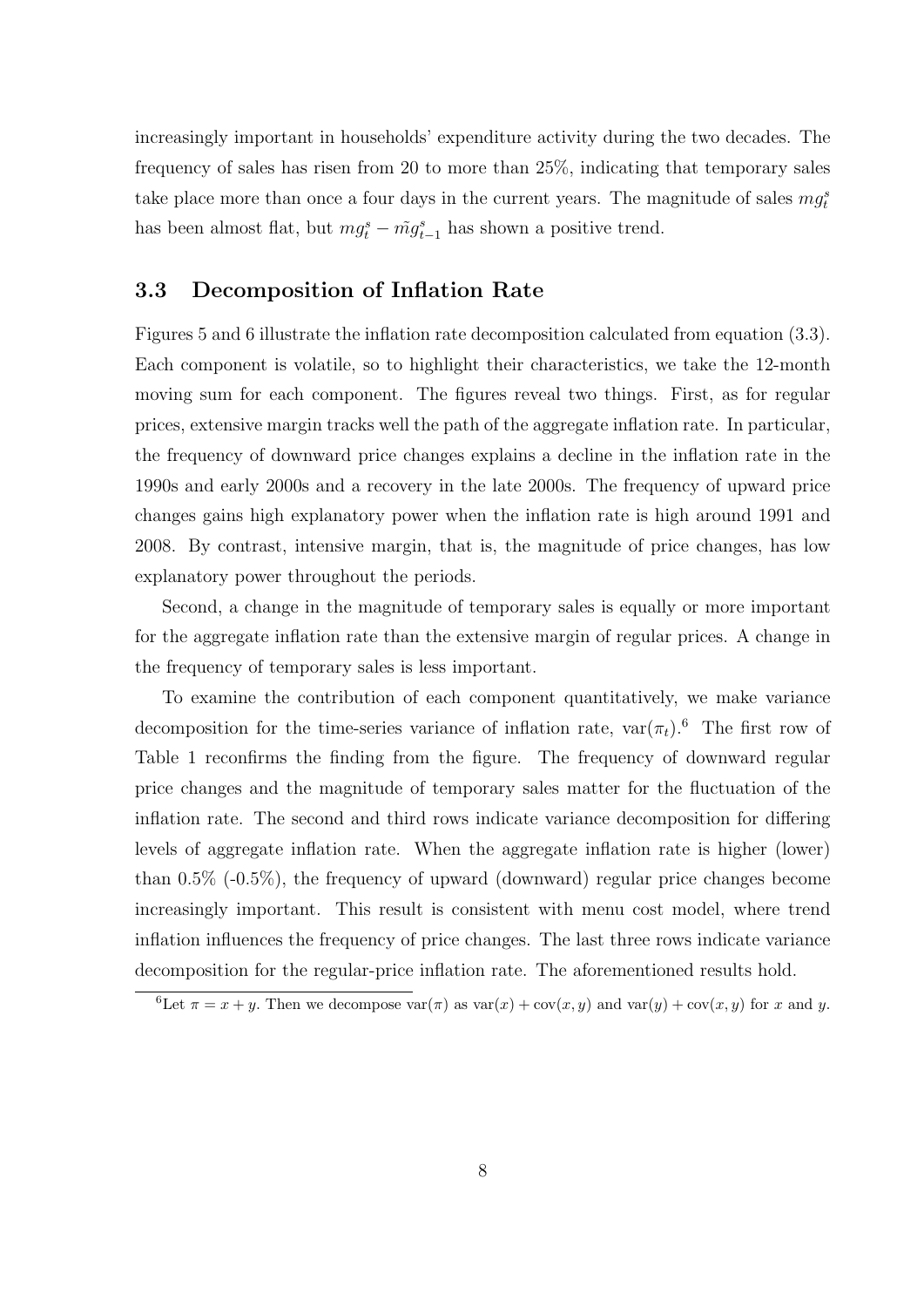## 4 Analysis of Regular, Sales, Frequency, and Magnitude Components

In the previous section, we decomposed the inflation rate to 7 terms, but this exercise was silent as to as to what influences these terms. In this section, we aim to provide some key properties of the regular, sales, frequency, and magnitude components to help refine economic models and draw policy implications.

### 4.1 Correlation among Regular, Sales, Frequency, and Magnitude Components

First, we examine correlations among regular, sales, frequency, and magnitude components. To do this, for 3-digit code items, we first calculate the time-series mean of interested variables such as the the frequency of upward and downward regular price change depicted in Figures 3 and 4.

A number of existing studies emphasize the importance of the relationship between the magnitude and the frequency of price for better understanding of price dynamics. A negative relationship may imply that different items face a different size of menu cost and a similar size of idiosyncratic shocks.<sup>7</sup> Items that entail large (small) nominal rigidity in changing prices exhibit both low (high) frequency and large (small) magnitude. On the other hand, a positive relationship may imply that different items face a similar size of nominal rigidity and a different size of idiosyncratic shocks like the marginal cost. Items that face larger (smaller) idiosyncratic shocks change their prices more (less) frequently by a larger (smaller) size.

Figure 7 draws a scatter plot, in which horizontal and vertical axes represent the frequency and magnitude of regular price changes, respectively. Each dot denote 3-digit code items. Clearly, they are positively correlated. That is, items with higher frequency of price changes tend to make a greater size of price changes when their prices are revised. This implies the existence of large idiosyncratic shocks.

According to the state-dependent pricing model, the frequency of regular price changes is considered to depend on the inflation rate. The top-right panel in Figure 8 reveals a natural result such that as the level of the inflation rate is lower, the frequency of

<sup>7</sup>Wulfsberg (2009) finds a negative relationship between the frequency and the price change in Norwegian data.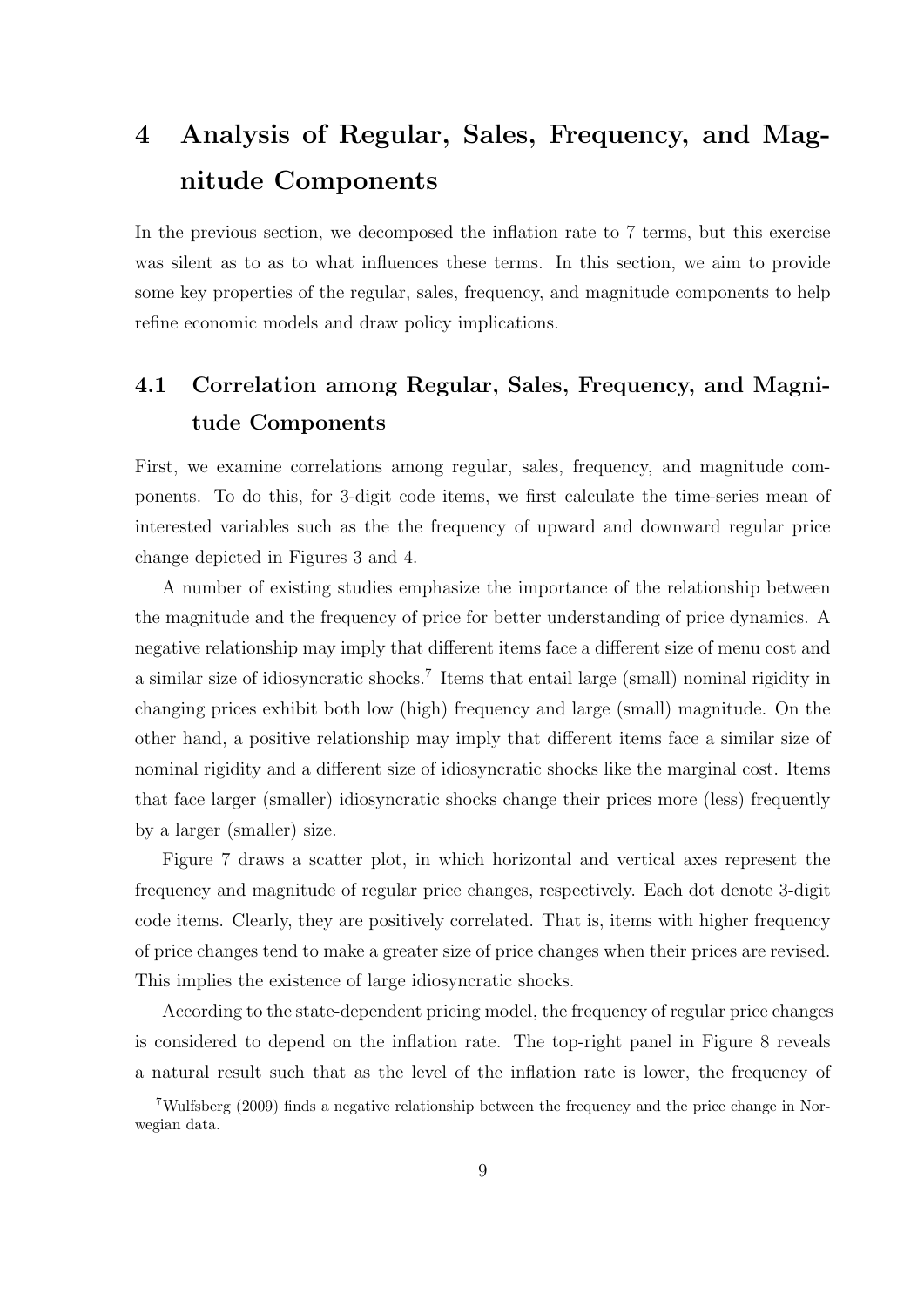downward price changes increases. Somewhat surprisingly, the top-left panel shows that as the level of the inflation rate is lower, the frequency of upward price changes also increases. Finally, the bottom-left panel draws the relationship between the volatility of inflation rate and the frequency of regular price changes. They are positively correlated, but its direction of causality is ambiguous.

Interestingly, an economic size appears to matter for the pricing, in particular, that of temporary sales. Figure 9 draws a scatter plot, in which a horizontal axis represents the weight of 3-digit code items. Grains, frozen food, and milk are top 3 items in terms of weight. The figure reveal that the weight significantly matters for the price components. In particular, the frequency of sales increases with weight. This may reflect loss leader items. By temporarily lowering popular items, a retailer may aim to attract more customers.

#### 4.2 Common and Idiosyncratic Shocks

We next examine whether fluctuations are driven by common or idiosyncratic shocks. For this, we draw the three largest principals among a certain historical time-series of 3-digit code items and calculate the fraction explained by them. Our interested variables are the seven components in equation (3.3) as well as their sum, the POS inflation rate. When a small number of principals explain a large fraction, we can interpret that a common shock plays an important role in fluctuations compared with idiosyncratic shocks.

Table 2 provides results. As for the POS inflation rate, the first (first to third) principal explains 12% (26%). Other fraction is thus caused by idiosyncratic shocks or less important common shocks. It is useful to compare this figure with that of other seven components. Regular price components have higher dependence on common shocks. In particular, as for the frequency of downward regular price changes, the first (first to third) principal explains 20% (41%) of its fluctuations, much higher than that for the POS inflation rate. The frequency of temporary sales also have higher dependence on common shocks with 20% (37%). This suggests that the frequency of temporary sales is influenced by a macroeconomic factor. By contrast, the magnitude of temporary sales have lower dependence on common shocks with  $8\%$  (21%). While its contribution to the fluctuations of the inflation rate is large, it is largely driven by idiosyncratic shocks. Because idiosyncratic shocks tend to be washed out over time and across items, its macroeconomic impacts may be smaller.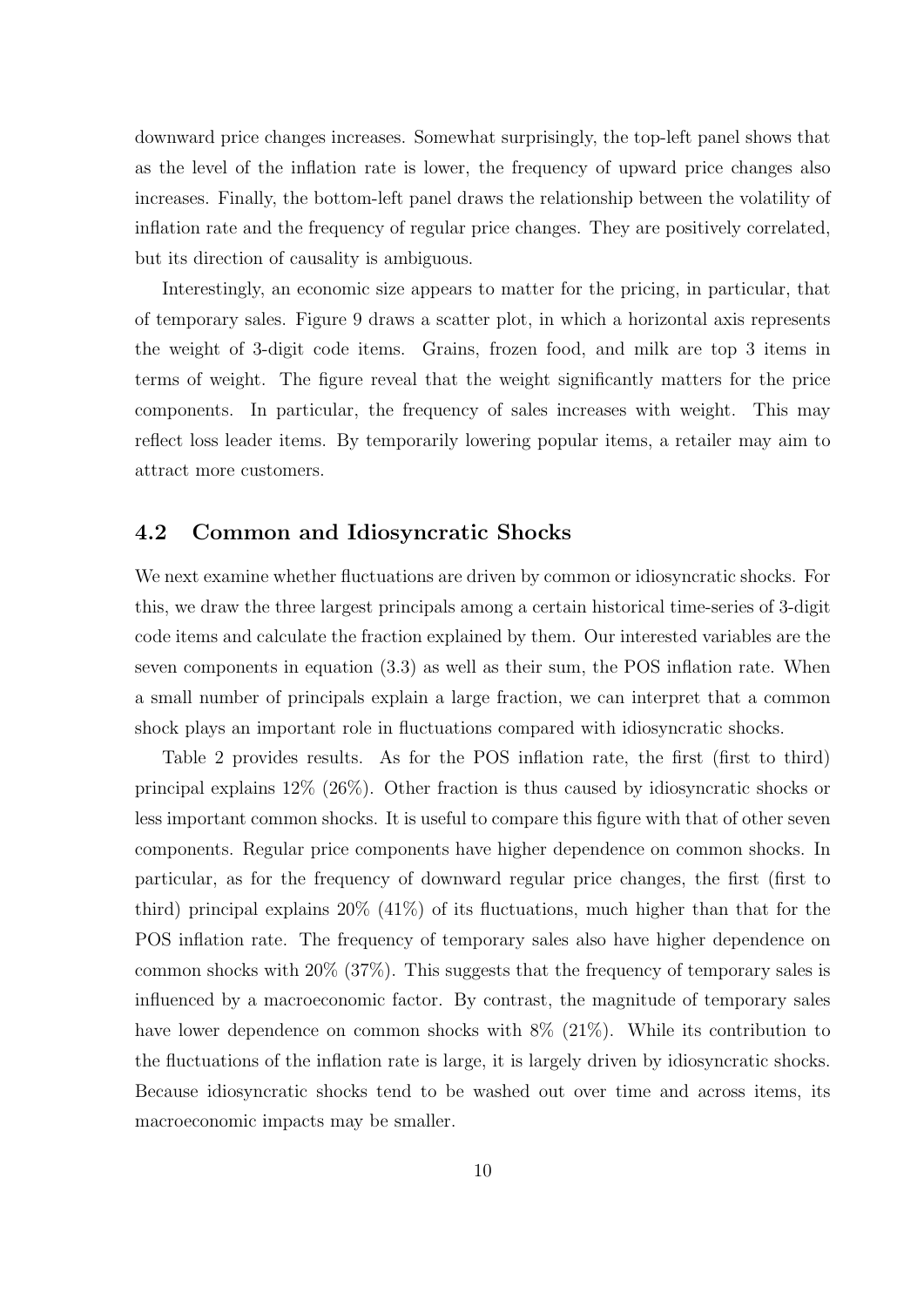Figures 10 and 11 illustrate the time-series paths of the first to third principals. Clearly, the principals of the POS inflation rate, the first one particularly, track well the path of the POS inflation rate. Among seven components, those of regular price frequency, both up and down, appear to have high coherence to the inflation rate. They reached a peak in 1991 and 2008, similar to the inflation rate. By contrast, components related to regular price magnitude and sale prices do not exhibit high correlations with the inflation rate.

#### 4.3 Correlations with Macro Variables

We found that the fluctuations of some price components are driven largely by common shocks. The next question comes out as to what kind of macro variables are associated with them. To investigate this, we calculate correlations between micro price components and macro variables, although we are not necessarily able to elucidate causality between them or structural sources of correlations. As for micro price components, we look at the POS inflation rate, its seven components depicted in Figures 5 and 6, and its seven times three principals depicted in Figures 10 and 11. As for macro variables, we look at ten time series: the POS inflation rate, the CPI inflation rate (both are month-to-month changes), the unemployment rate, hours worked, the index of industrial production, the leading index, the coincident index, the lagging index, a monthly change in monetary base, the overnight call rate, and the 10-year government bond rate. Leading, Coincident, and Lagging indexes are the components of Composite Indexes complied by Cabinet Office, which serves as useful indicators for Japan's business cycles. Except for the inflation rates and interest rates, all the variables are expressed in logarithm. We choose these macro variables to capture mainly three aspects of the macroeconomy. First, the POS and CPI inflation rates capture developments in aggregate prices. Second, the last three variables, a monthly change in monetary base, the overnight call rate, and the 10-year government bond rate, are proxies for monetary policy. Although the short-term interest rate is the main monetary policy instrument in advanced economies, we also look at the monetary base as well as the long-term government bond rate, taking account of the zero lower bound of nominal interest rate which constrains Japan's monetary policy for more than a decade. The remaining macro variables are in the third category, which captures developments in the real side of the macroeconomy. Samples are from March 1989 to February 2013. For all these variables, we isolate business-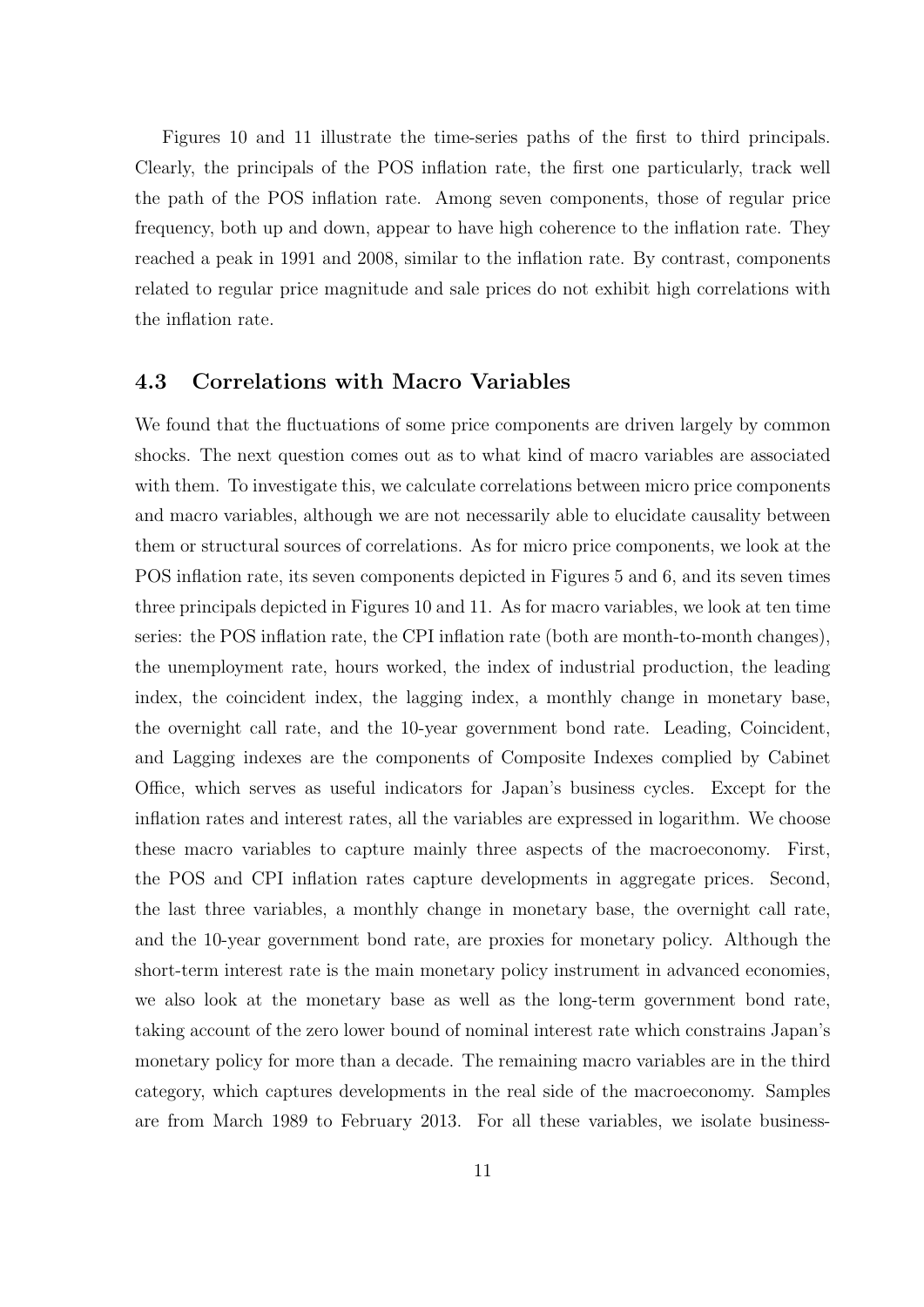cycle components with a period of 1.5 to 8 years using the Baxter-King band pass filter, because short-run monthly fluctuations are extremely volatile and long-run trend may yield spurious correlations. However, using the Baxter-King band pass filter itself yields another spurious correlations, so we calculate the 90% and 95% confidence interval by Monte Carlo simulation and use widened confidence interval.

Tables 3 to 6 provide correlations. In the tables, we report the absolute size of correlations regarding principals, because their sign does not have economic implications. To begin with regular price components, we reconfirm the results in the previous subsection from Table 3. Regular-price frequency components have high and significant correlations with macro inflation rates. In addition, the frequency of upward regular-price revisions is significantly correlated with other macro variables, namely, the unemployment rate, hours worked, the lagging index as well as the call rate and the 10-year rate. A possible explanation for this result is that when the economy is in a boom (recession), the labor market is tightened and retailers raise their prices by raising the frequency of upward regular-price revisions. A rise in the inflation rate is accompanied by a rise in the interest rate through monetary policy. It is also worth pointing out that the frequency of upward regular-price revisions is more highly correlated with macro variables than the macro inflation rates. As Tables 4 to 6 show, the first principal of the frequency of upward regular-price revisions, in particular, exhibits a high correlation with macro variables. By contrast, the frequency of downward regular-price revisions is not significantly correlated with macro variables except for the macro inflation rate and the call rate. Neither is the magnitude of regular-price revisions.

We then turn to sale price components. The components of the frequency of sales is negatively correlated with the lagging index. According to Table 6, its third principal is significantly correlated with the unemployment rate, hours worked, the coincident index, and the lagging index together with the call rate. This suggests that when the economy is in a boom (recession), the frequency of sales goes down (up). In particular, labor market conditions appear to influence retailers' temporary sale decisions. One rationale is that increased unemployment rates or decreased hours worked reduce the disutility of households from bargain hunting activity, and retailers react to this by raising their sale frequency. However, such relations may not be strong, because the first and second principals are not significantly correlated with macro variables. As for the sale magnitude component which is a main driver of macro inflation fluctuations, we find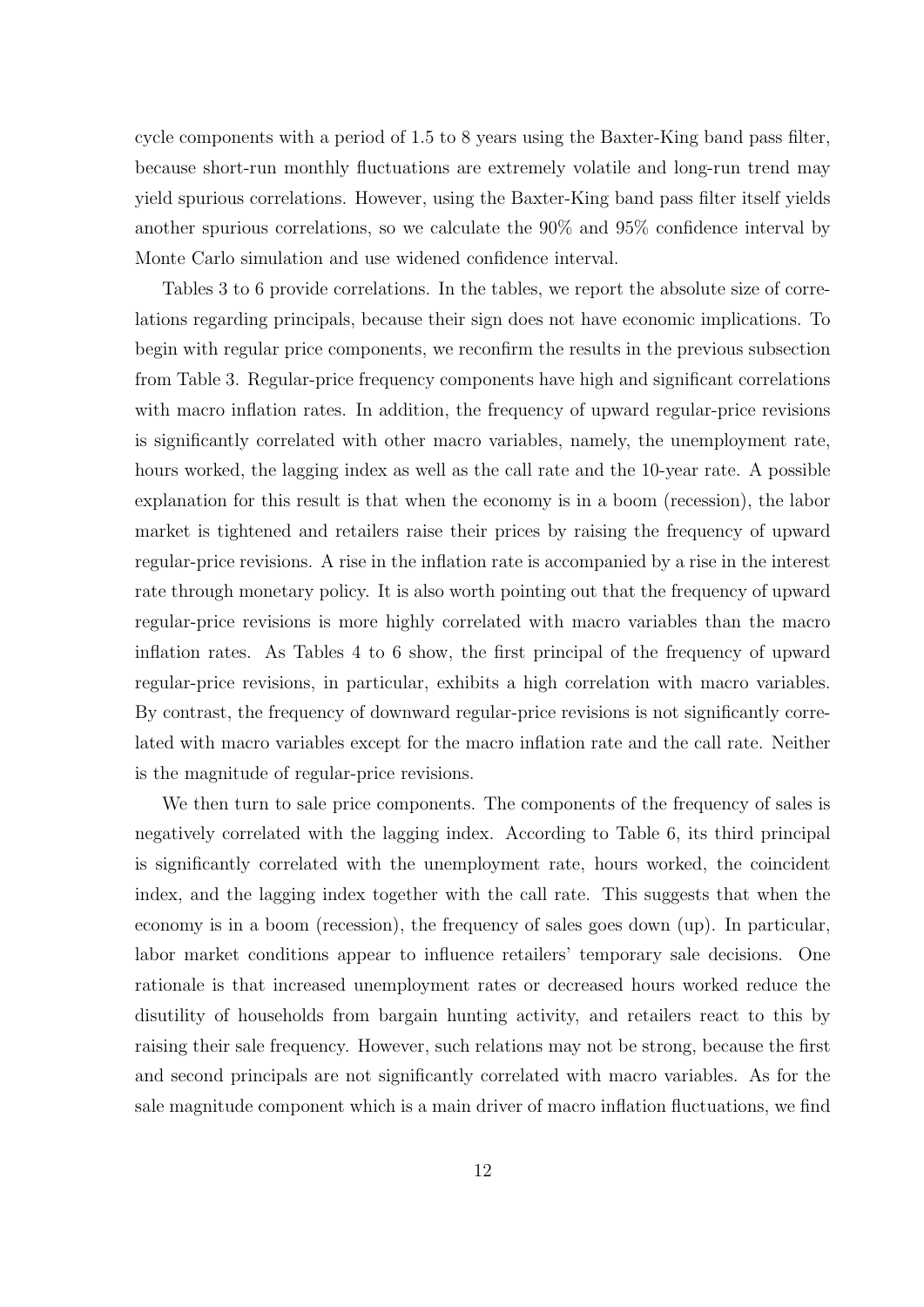low correlations with macro variables except for the macro inflation rate. Although it is significantly correlated with the leading index in Table 3, the first to third principals do not exhibit significance in Tables 4 to 6, so this may not be a robust result.

### 5 Concluding Remarks

In this paper, we have studied micro price dynamics under Japan's deflation using micro price data and decomposing it into regular, sales, frequency, and magnitude components. We have revealed the following facts. (i) Extensive margin, in particular, the frequency of downward regular price changes matters for Japan's inflation fluctuations. (ii) The level of inflation rate matters for the frequency of regular price changes. (iii) Items with higher frequency of regular price changes tend to have higher magnitude of regular price changes. (iv) While idiosyncratic shocks matter for inflation fluctuations, in particular, for the change in magnitude of temporary sales, the importance of common shocks is large for regular-price components and the frequency of temporary sales. (v) The frequency of regular price changes and the frequency of temporary sales are both significantly correlated with macro variables such as hours worked and the lagging index of business cycles.

What drove Japan's deflation? One direct answer is that changes in the frequency of regular price revisions drove deflation. The frequency of upward (downward) regular price revisions went down (up), contributing to deflation. However, such an answer is just mechanical. Our further analysis suggests the possibility that macroeconomic factors, in particular, those related to the labor market contraction, brought the changes in the frequency of regular price revisions. However, we have not yet shown causality from the macroeconomic factors to retailers' pricing. This is our future task.

To consider causality, we may need a structural model. Our results appear to be consistent with a state-dependent pricing model, but needs to incorporate a high degree of idiosyncratic shocks and an endogenous decision of temporary sales in response to macroeconomic developments. Regarding the role of temporary sale in macroeconomic dynamics, Guimaraes and Sheedy (2011) construct a DSGE model with temporary sales and show that the real effects of monetary policy hardly diminish in the presence of sales, because sales are strategic substitutes. Their argument rests on the presumption that choice of temporary sales is orthogonal to changes in macroeconomic developments.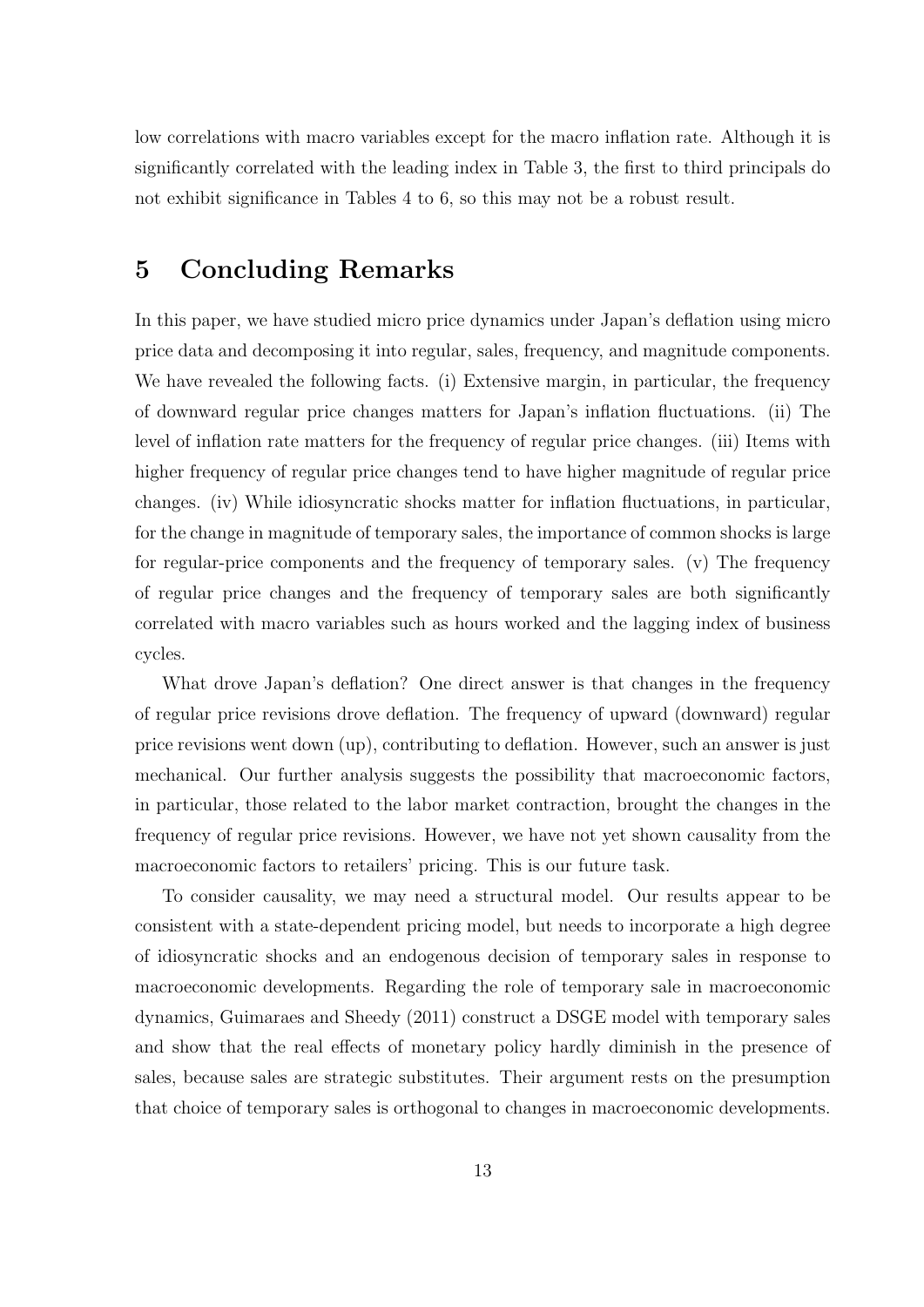Kehoe and Midrigan (2010), Eichenbaum et al. (2011), and Anderson et al. (2012) as well as Guimaraes and Sheedy (2011) are its proponents. On the other hand, this paper and Sudo et al. (2011) suggest the opposite possibility, that is, the frequency of temporary sales is influenced by macro business cycles. Klenow and Wills (2007) and Coibon et al. (2012) provide similar evidence. If so, the real effects of monetary policy may be small.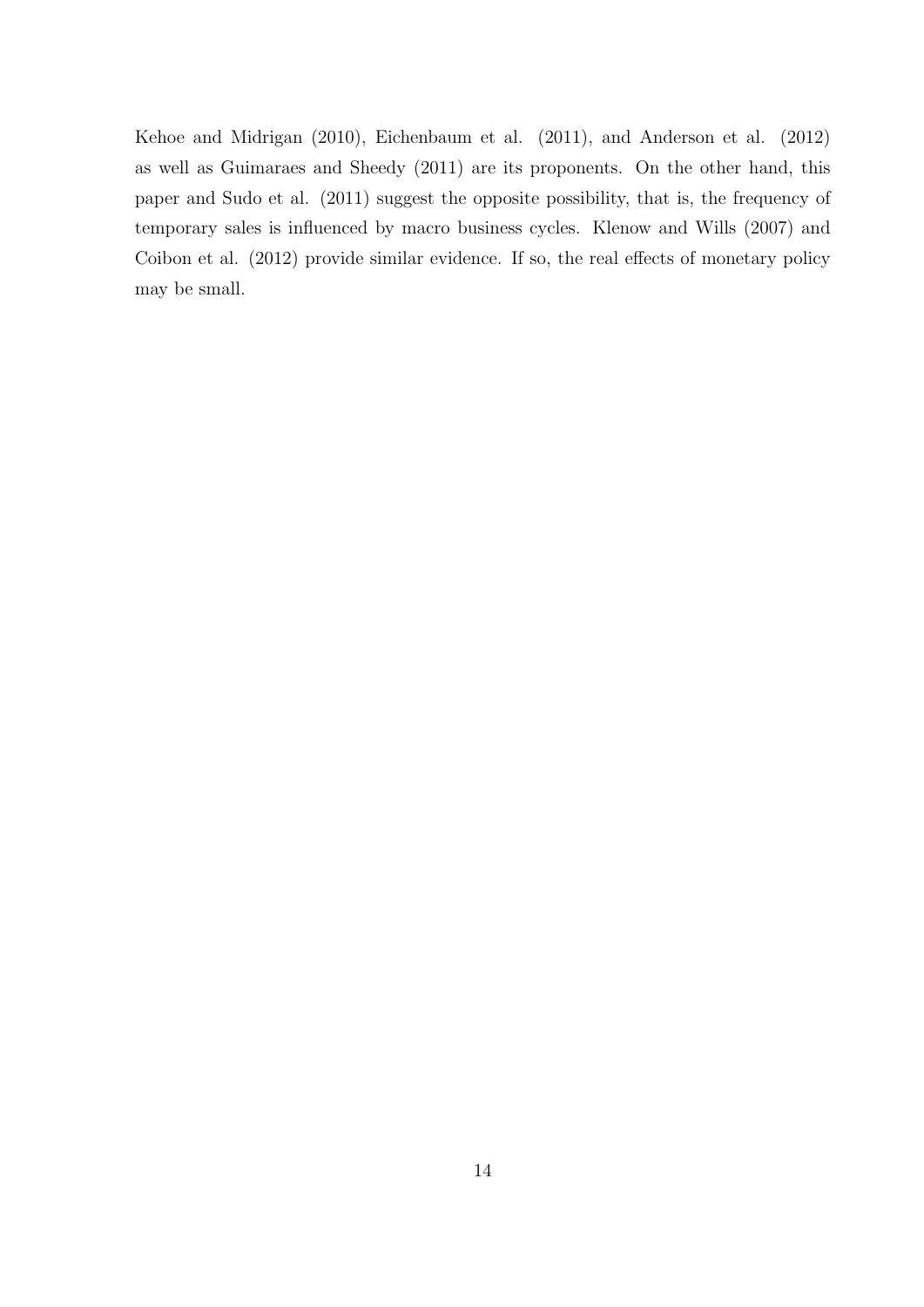### References

- [1] Abe N. & Shiotani K. (2014). Who Faces Higher Prices? An Empirical Analysis Based on Japanese Homescan Data. Asian Economic Policy Review, 9 (1), xxx-xxx.
- [2] Abe, N. & A. Tonogi (2010). Micro and Macro Price Dynamics in Daily Data. Journal of Monetary Economics, 57, 716-728.
- [3] Anderson, E., E. Nakamura, D. Simester, & J. Steinsson (2012). Temporary Sales: On Autopilot and 'Funded' by Frequent Flyer Accounts. mimeo.
- [4] Bank of Japan (2000). Price-setting Behavior of Japanese Companies: The Results of 'Survey of Price-setting Behavior of Japanese Companies' and its Analysis. Bank of Japan Research Papers.
- [5] Bils, M. & P. J. Klenow (2004). Some Evidence on the Importance of Sticky Prices. Journal of Political Economy, 112(5), 947-985.
- [6] Blanchard, O. J. (1987). Aggregate and Individual Price Adjustment. Brookings Papers on Economic Activity, 18(1), 57-122.
- [7] Boivin, J., M. P. Giannoni, & I. Mihov (2008). Sticky Prices and Monetary Policy: Evidence from Disaggregated U.S. Data American Economic Review, 99, 350-384.
- [8] Coibion, O., Y. Gorodnichenko, & G. H. Hong (2012). The Cyclicality of Sales, Regular and Effective Prices: Business Cycle and Policy Implications. Working Paper, University of California at Berkeley.
- [9] Eichenbaum, M, N. Jaimovich, & S. Rebelo (2011). Reference Prices and Nominal Rigidities. American Economic Review, 101(1), 234-262.
- [10] Eichenbaum, M, N. Jaimovich, S. Rebelo, & J. Smith (2012). How Frequent Are Small Price Changes? NBER Working Paper No. 17956.
- [11] Gagnon, E. (2009). Price Setting Under Low and High Inflation: Evidence from Mexico. Quarterly Journal of Economics, 124(3), 1221-1263.
- [12] Golosov, M. & R. E. Lucas (2007). Menu Costs and Phillips Curves. Journal of Political Economy, 115, 171-199.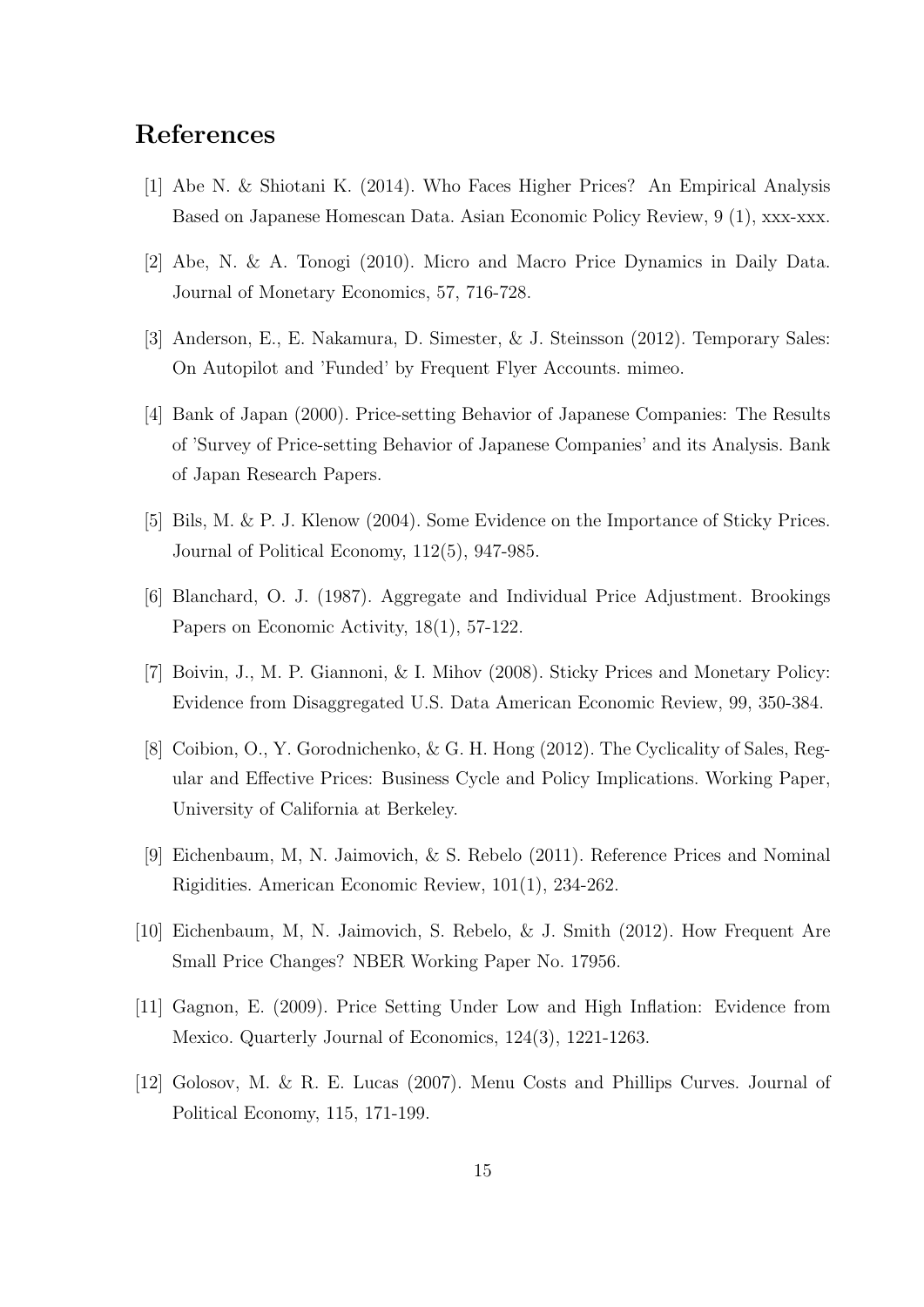- [13] Guimaraes, B. & K. Sheedy (2011). Sales and Monetary Policy. American Economic Review, 101(2), 844-876.
- [14] Higo, M. & Y. Saita (2007). Price Setting in Japan: Evidence from CPI Micro Data. Bank of Japan Working Paper Series 07-E-20.
- [15] Ikeda, D. & S. Nishioka (2007). Price Setting Behavior and Hazard Functions: Evidence from Japanese CPI Micro Data. Bank of Japan Working Paper Series 07-E-19.
- [16] Imai S. & Watanabe T. (2014). Product downsizing and hidden price increases: Evidence from Japan's deflationary period. Asian Economic Policy Review, 9 (1), xxx-xxx.
- [17] Kehoe, P., & V. Midrigan (2010). Prices are Sticky After All. Working Paper, New York University.
- [18] Klenow, P. J., & O. Kryvtsov (2008). State-Dependent or Time-Dependent Pricing: Does It Matter for Recent U.S. Inflation. Quarterly Journal of Economics, 123(3), 863-904.
- [19] Klenow, P. J., & B. A. Malin (2011). Microeconomic Evidence on Price-Setting. in Handbook of Monetary Economics, ed. by B. Friedman, and M.Woodford, 231-284, Amsterdam, Holland. Elsevier.
- [20] Klenow, P. J. & J. L. Willis (2007). Sticky Information and Sticky Prices. Journal of Monetary Economics, 54, 79-99.
- [21] Mackowiak B. & Smets F. (2009). Implications of microeconomic price data for macroeconomic models. In: Fuhrer J, Kodrzycki YK, Little JS & Olivei, GP (eds), .Understanding Inflation and the Implications for Monetary Policy: A Phillips Curve Retrospective, (pp. 291-332). Cambridge and London: MIT Press.
- [22] Mizuno, T., M. Nirei, & T. Watanabe (2010) "Closely Competing Firms and Price Adjustment: Some Findings from an Online Marketplace," Scandinavian Journal of Economics, 112(4), 673-696.
- [23] Nakamura, E. & J. Steinsson (2008). Five Facts about Prices: A Reevaluation of Menu Cost Models. Quarterly Journal of Economics, 123(4), 1415-1464.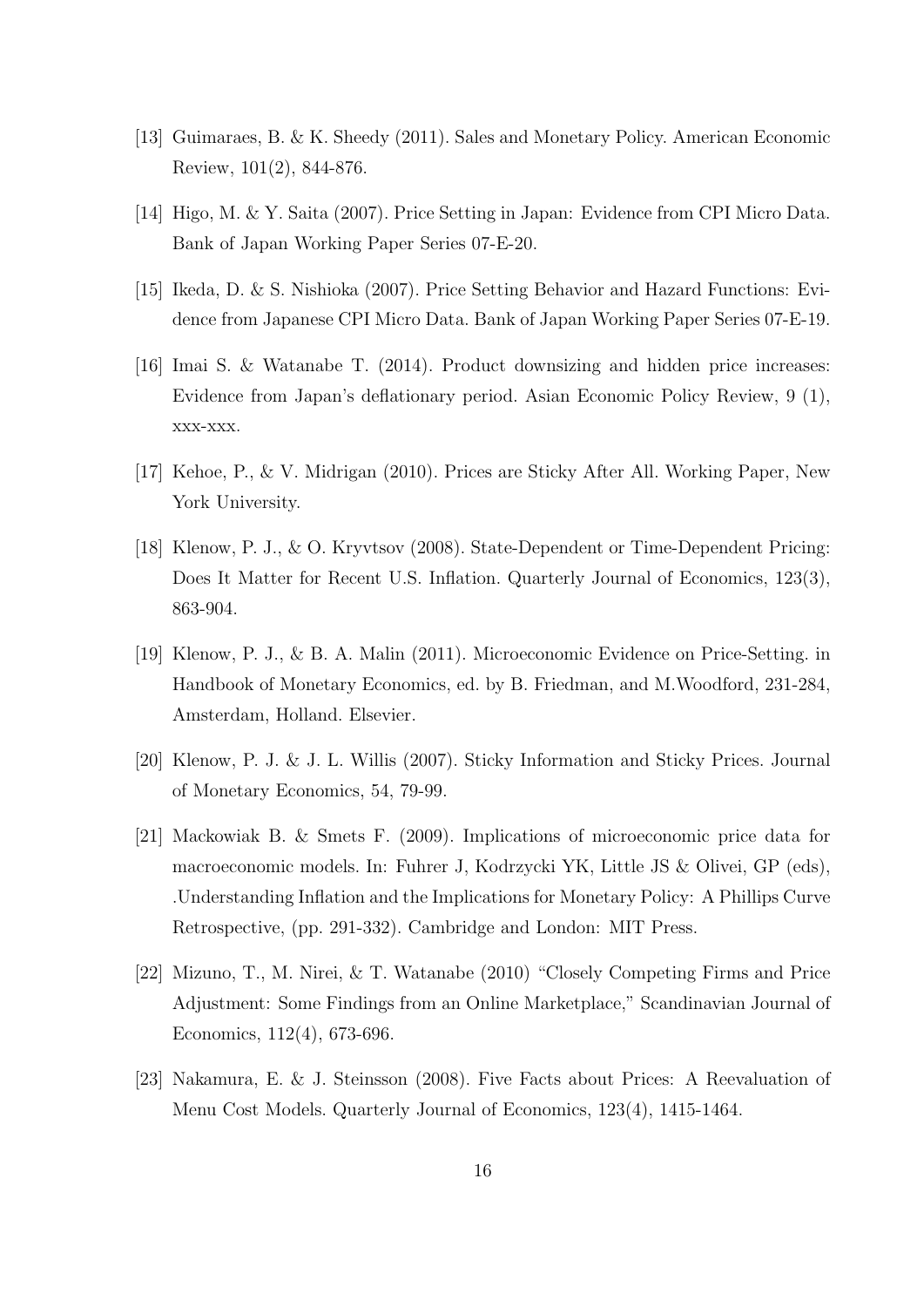- [24] Nakamura, E. & J. Steinsson (2013). Price Rigidity; Microeconomic Evidence and Macroeconomic Implications. Annual Review of Economics.
- [25] Nishizaki K., Sekine T. & Ueno Y. (2014). Chronic deflation in Japan. Asian Economic Policy Review, 9 (1), xxx-xxx.
- [26] Sudo, N., K. Ueda, & K. Watanabe (2014). Micro Price Dynamics during Japan's Lost Decades. Asian Economic Policy Review, 9 (1), xxx-xxx
- [27] Sudo, N., K. Ueda, K. Watanabe, & T. Watanabe (2011). Working Less and Bargain Hunting More: Macro Implications of Sales during Japan's Lost Decade. mimeo, downloaded from http://www.ier.hit-u.ac.jp/ifd/doc/MP-20110807-1.pdf.
- [28] Watanabe, K. & T. Watanabe (2013). Estimating Daily Grocery Price Indexes Using Japanese Scanner Data. CARF Working Paper Series, CARF-J-94.
- [29] Wulfsberg, F. (2009). Price Adjustments and Inflation: Evidence from Consumer Price Data in Norway 1975-2004. Norges Bank WP 2009/11.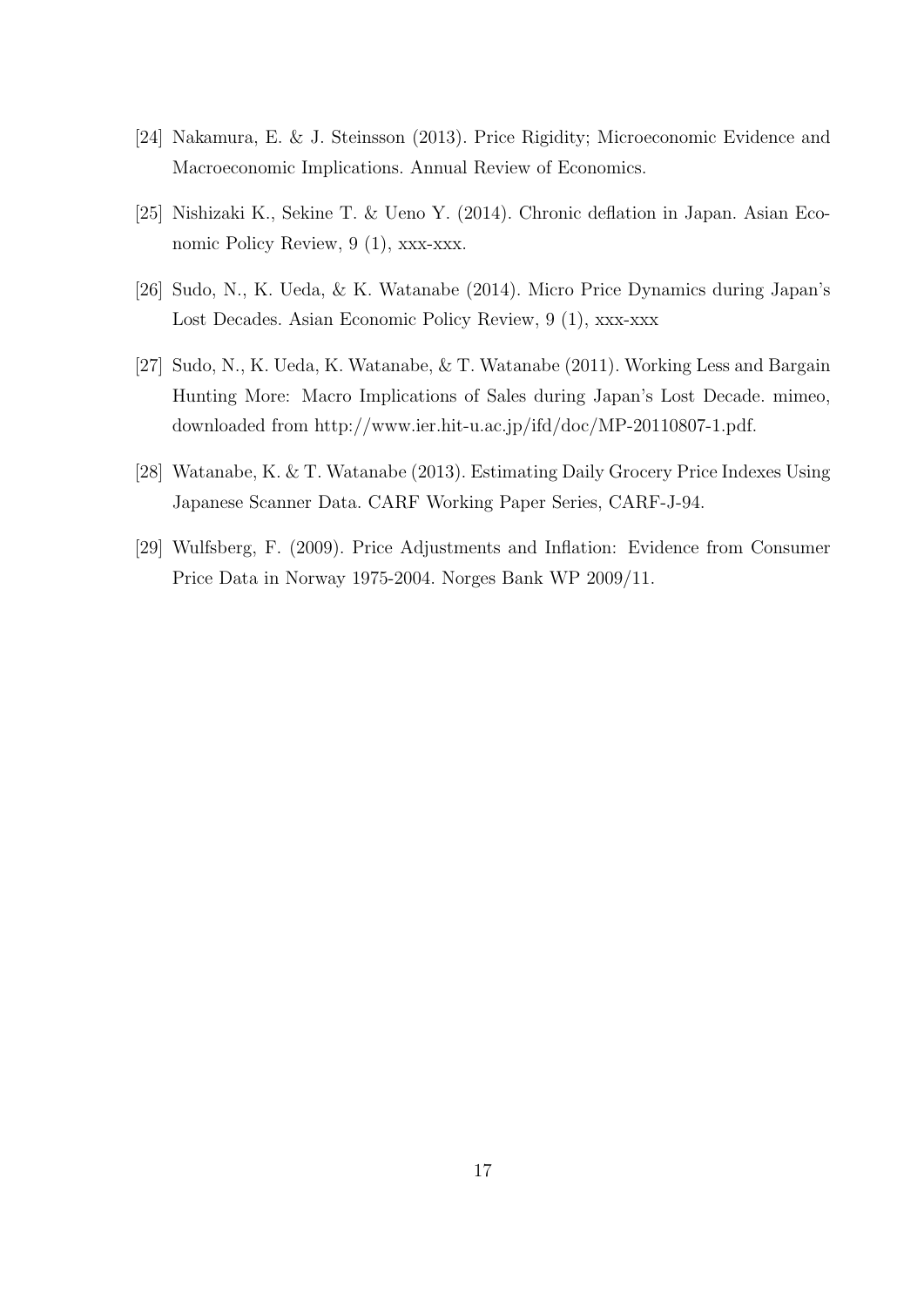|                   | Total<br>(POS   | Regular<br>frequency | Regular<br>frequency | Regular<br>magnitude | Regular<br>magnituide | Sale<br>frequency | Sale<br>magnituide | Residuals |
|-------------------|-----------------|----------------------|----------------------|----------------------|-----------------------|-------------------|--------------------|-----------|
|                   | inflation rate) | up                   | down                 | up                   | down                  |                   |                    |           |
| Posted price      | 100             | 10.8                 | 24.1                 | $-0.5$               | 1.8                   | 26.1              | 36.7               |           |
| when $\pi > 0.5$  | 100             | 43                   | 3.1                  | $-0.5$               | 1.5                   | 28.8              | 40.2               | $-16.1$   |
| when $\pi < -0.5$ | 100             | 5.1                  | 22.2                 | 1.5                  | 0.3                   | 29                | 38.1               | 4.7       |
| Regular price     | 100             | 30.7                 | 63.4                 | $\mathfrak{D}$       | 3.8                   |                   |                    |           |
| when $\pi > 0.5$  | 100             | 69.9                 | 18.6                 | 5.4                  | 6.1                   |                   |                    |           |
| when $\pi < -0.5$ | 100             | 14.4                 | 76                   | 8.4                  | 1.2                   |                   |                    |           |
|                   |                 |                      |                      |                      |                       |                   |                    |           |

Table 1: Variance Decomposition of POS Inflation Rate

Table 2: Fraction Explained by Principal Components

|                       | Total           | Regular   | Regular   | Regular   | Regular    | Sale      | Sale       | Residuals |
|-----------------------|-----------------|-----------|-----------|-----------|------------|-----------|------------|-----------|
|                       | <b>POS</b>      | trequency | trequency | magnitude | magnituide | frequency | magnituide |           |
| %                     | inflation rate) | up        | down      | up        | down       |           |            |           |
| 1st principal         | 11.6            | 13.8      | 20.4      | 13.2      |            | 19.7      | 8.3        | 14.1      |
| 1st to 2nd principals | 19.4            | 21.9      | 32.3      | 22.1      | 18.7       | 29.4      | 16.4       | 25.4      |
| 1st to 3rd principals | 26              | 29.1      | 40.6      | 29.5      | 24.6       | 37.2      | 21         | 32.4      |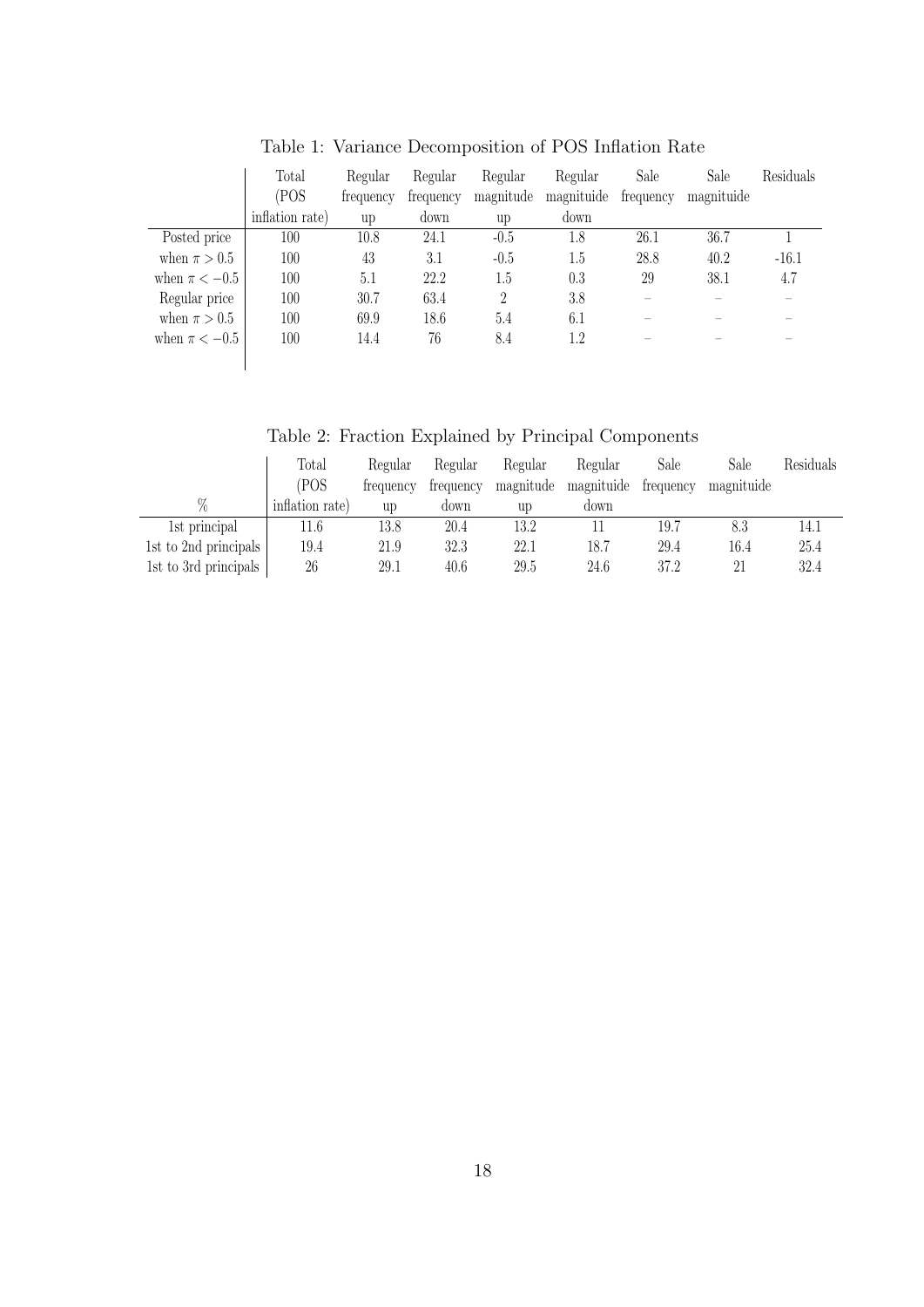| Aggregate             | Total           | Regular   | Regular   | Regular   | Regular    | Sale      | Sale       | Residuals |
|-----------------------|-----------------|-----------|-----------|-----------|------------|-----------|------------|-----------|
|                       | (POS            | frequency | frequency | magnitude | magnituide | frequency | magnituide |           |
|                       | inflation rate) | up        | down      | up        | down       |           |            |           |
| POS inflation rate    | $1**$           | $0.66***$ | $0.53**$  | $-0.09$   | $-0.09$    | $-0.06$   | $0.53**$   | $-0.07$   |
| CPI inflation rate    | $0.63**$        | $0.54**$  | $0.36*$   | $-0.37*$  | 0.27       | 0.02      | 0.14       | $-0.19$   |
| Unemploy rate         | $-0.2$          | $-0.37*$  | $-0.12$   | 0.26      | $-0.24$    | 0.29      | 0.13       | 0.16      |
| Hours worked          | 0.25            | $0.43**$  | 0.29      | 0.2       | $-0.09$    | $-0.36*$  | $-0.36*$   | $-0.24$   |
| Industrial production | 0.28            | $0.36*$   | 0.27      | $-0.12$   | 0.13       | $-0.02$   | $-0.29$    | $-0.17$   |
| Leading index         | 0.01            | 0.17      | 0.14      | 0.1       | 0.03       | 0.08      | $-0.45**$  | $-0.24$   |
| Coincident index      | 0.28            | $0.40**$  | 0.32      | 0.07      | 0.12       | $-0.20$   | $-0.36*$   | $-0.22$   |
| Lagging index         | 0.29            | $0.43**$  | 0.20      | $-0.30$   | 0.29       | $-0.42**$ | $-0.11$    | $-0.13$   |
| Base money change     | 0.14            | $-0.12$   | 0.17      | 0.29      | $-0.25$    | $-0.08$   | $0.40*$    | $-0.12$   |
| Call rate             | $0.44**$        | $0.56**$  | $0.43**$  | $-0.25$   | 0.17       | $-0.41**$ | $-0.29$    | $-0.19$   |
| 10yr rate             | 0.26            | $0.57**$  | 0.16      | $-0.01$   | 0.04       | $-0.19$   | $-0.44**$  | $-0.24$   |

Table 3: Correlation between Price Components (Aggregated across Items) and Macro Variables

\*\* and \* represent 5% and 10% significance, respectively.

Table 4: Correlation between Price Components (1st Principal) and Macro Variables

| 1st principal                                                     | Total            | Regular   | Regular   | Regular   | Regular    | Sale      | Sale       | Residuals |
|-------------------------------------------------------------------|------------------|-----------|-----------|-----------|------------|-----------|------------|-----------|
|                                                                   | (POS             | frequency | frequency | magnitude | magnituide | frequency | magnituide |           |
|                                                                   | inflation rate)  | up        | down      | up        | down       |           |            |           |
| POS inflation rate                                                | $0.61**$         | $0.56**$  | $0.43**$  | 0.25      | 0.21       | 0.23      | 0.24       | 0.04      |
| CPI inflation rate                                                | $0.43**$         | $0.52**$  | 0.32      | 0.29      | 0.07       | 0.08      | 0.16       | 0.04      |
| Unemploy rate                                                     | $\left( \right)$ | $0.46**$  | 0.08      | 0.13      | 0.09       | 0.26      | 0.04       | 0.01      |
| Hours worked                                                      | 0.16             | $0.38*$   | 0.27      | 0.05      | 0.11       | 0.19      | 0.26       | 0.16      |
| Industrial production                                             | 0.17             | $0.34*$   | 0.24      | 0.21      | 0.11       | 0.13      | 0.02       | 0.15      |
| Leading index                                                     | 0.05             | 0.15      | 0.17      | 0.02      | 0.15       | 0.29      | 0.2        | 0.26      |
| Coincident index                                                  | 0.16             | $0.37*$   | 0.31      | 0.17      | 0.02       | 0.03      | 0.13       | 0.21      |
| Lagging index                                                     | 0.06             | $0.48**$  | 0.17      | 0.2       | 0.15       | $0.37*$   | 0.04       | 0.06      |
| Base money change                                                 | 0.15             | 0.05      | 0.17      | 0.24      | 0.11       | 0.17      | 0.01       | 0.1       |
| Call rate                                                         | $0.34*$          | $0.44**$  | $0.49**$  | 0.24      | $0.46**$   | $0.37*$   | 0.18       | $0.37*$   |
| 10 <sub>vr</sub> rate                                             | $0.46**$         | $0.52**$  | 0.22      | 0.04      | 0.3        | 0.15      | 0.13       | $0.39*$   |
| $**$ and $*$ represent $5\%$ and $10\%$ significance respectively |                  |           |           |           |            |           |            |           |

and  $*$  represent 5% and 10% significance, respectively.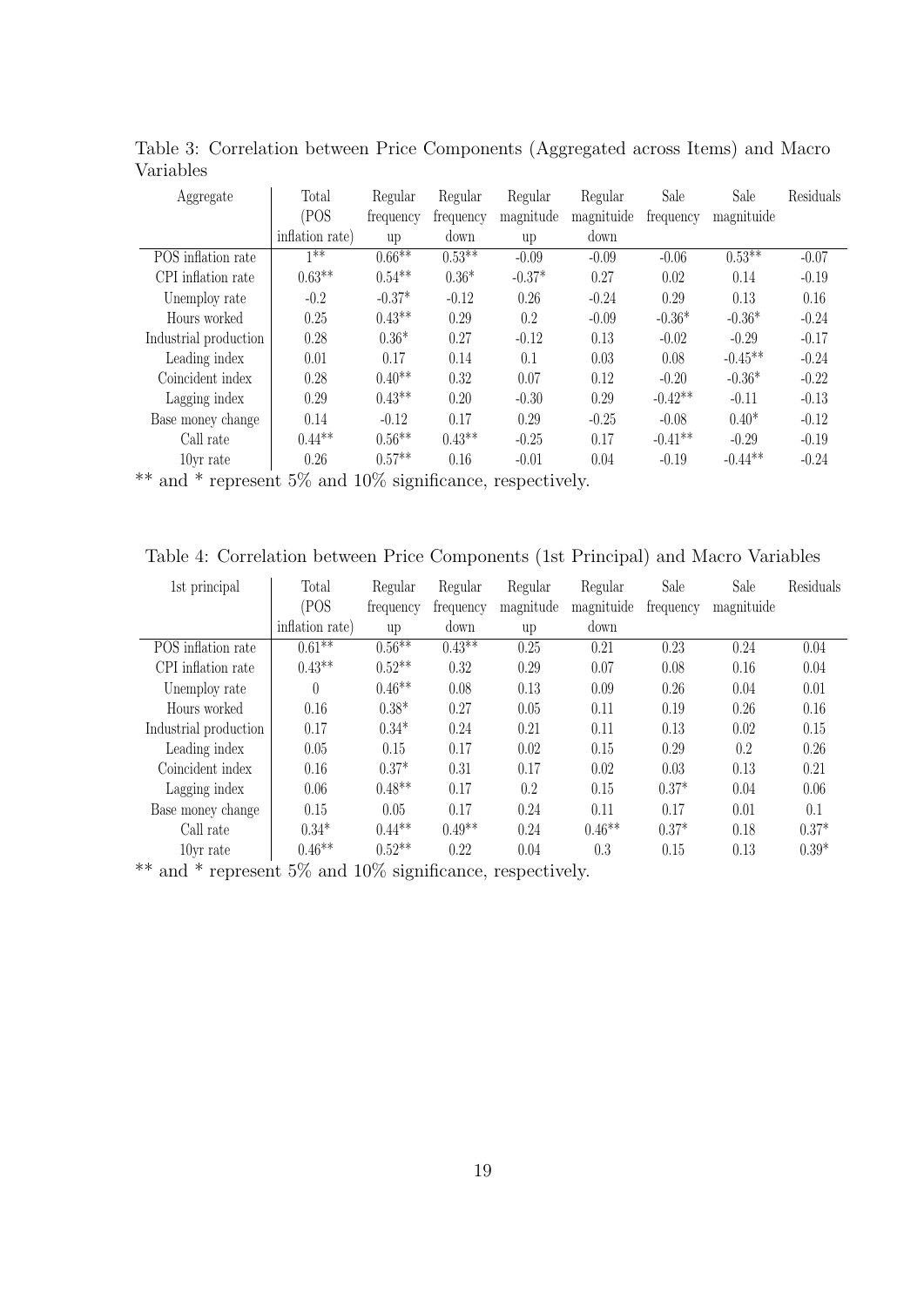| 2nd principal         | Total                    | Regular          | Regular        | Regular   | Regular    | Sale      | Sale       | Residuals |
|-----------------------|--------------------------|------------------|----------------|-----------|------------|-----------|------------|-----------|
|                       | (POS                     | frequency        | frequency      | magnitude | magnituide | frequency | magnituide |           |
|                       | inflation rate)          | up               | down           | up        | down       |           |            |           |
| POS inflation rate    | 0.1                      | 0.12             | 0.15           | 0.33      | 0.21       | 0.29      | 0.02       | 0.1       |
| CPI inflation rate    | 0.03                     | 0.04             | 0.05           | 0.12      | 0.01       | 0.18      | 0.06       | 0.1       |
| Unemploy rate         | 0.03                     | 0.29             | $0.48**$       | 0.02      | 0.03       | 0.12      | 0.09       | 0.21      |
| Hours worked          | 0.21                     | 0.01             | 0.19           | $0.35*$   | $0.5**$    | 0.03      | 0.24       | 0.03      |
| Industrial production | 0.13                     | $\theta$         | 0.18           | 0.21      | 0.21       | 0.2       | 0.03       | 0.12      |
| Leading index         | 0.26                     | 0.07             | 0.13           | 0.22      | 0.33       | 0.31      | 0.04       | 0.02      |
| Coincident index      | 0.24                     | 0.06             | 0.23           | 0.22      | 0.28       | 0.05      | 0.07       | 0.11      |
| Lagging index         | 0.12                     | 0.29             | $0.42**$       | 0.03      | 0.02       | 0.2       | 0.16       | 0.15      |
| Base money change     | 0.06                     | 0.05             | 0.14           | 0.13      | 0.04       | 0.21      | 0.14       | 0.07      |
| Call rate             | $0.47**$                 | 0.05             | 0.04           | 0.01      | 0.21       | $0.4**$   | 0.17       | 0.11      |
| 10yr rate             | $0.42**$                 | 0.07             | 0.1            | 0.03      | 0.23       | 0.18      | 0.01       | 0.1       |
| حالہ جات<br>ے ہ       | $\overline{\phantom{a}}$ | $\mathbf{1}$ and | $\cdot$ $\cap$ |           |            |           |            |           |

Table 5: Correlation between Price Components (2nd Principal) and Macro Variables

\*\* and \* represent 5% and 10% significance, respectively.

Table 6: Correlation between Price Components (3rd Principal) and Macro Variables

| 3rd principal         | Total           | Regular   | Regular          | Regular   | Regular    | Sale      | Sale       | Residuals |
|-----------------------|-----------------|-----------|------------------|-----------|------------|-----------|------------|-----------|
|                       | (POS            | frequency | frequency        | magnitude | magnituide | frequency | magnituide |           |
|                       | inflation rate) | up        | down             | up        | down       |           |            |           |
| POS inflation rate    | $0.6**$         | $0.45**$  | $\theta$         | 0.08      | 0.03       | 0.15      | $0.4**$    | 0.06      |
| CPI inflation rate    | $0.61**$        | 0.06      | $\left( \right)$ | 0.08      | 0.02       | 0.11      | $0.39*$    | 0.07      |
| Unemploy rate         | $0.39*$         | 0.15      | 0.1              | 0.25      | 0.05       | $0.57**$  | 0.06       | 0.08      |
| Hours worked          | 0.18            | 0.17      | $0.36*$          | 0.29      | 0.15       | $0.47**$  | 0.27       | 0.26      |
| Industrial production | 0.21            | 0.08      | 0.13             | 0.02      | 0.12       | 0.3       | 0.03       | 0.05      |
| Leading index         | 0.09            | 0.11      | 0.25             | 0.23      | 0.33       | 0.18      | 0.29       | 0.13      |
| Coincident index      | 0.21            | 0.21      | 0.27             | 0.05      | 0.16       | $0.45**$  | 0.15       | 0.18      |
| Lagging index         | $0.43**$        | 0.31      | 0.2              | 0.24      | 0.04       | $0.63**$  | 0.03       | 0.18      |
| Base money change     | 0.07            | 0.15      | $\theta$         | 0.12      | 0.13       | 0.24      | 0.01       | 0.06      |
| Call rate             | 0.17            | $0.63**$  | $0.47**$         | 0.19      | 0.13       | $0.47**$  | 0.04       | $0.36*$   |
| 10yr rate             | 0.08            | 0.23      | $0.41**$         | $0.53**$  | 0.15       | 0.26      | 0.21       | 0.16      |

\*\* and \* represent 5% and 10% significance, respectively.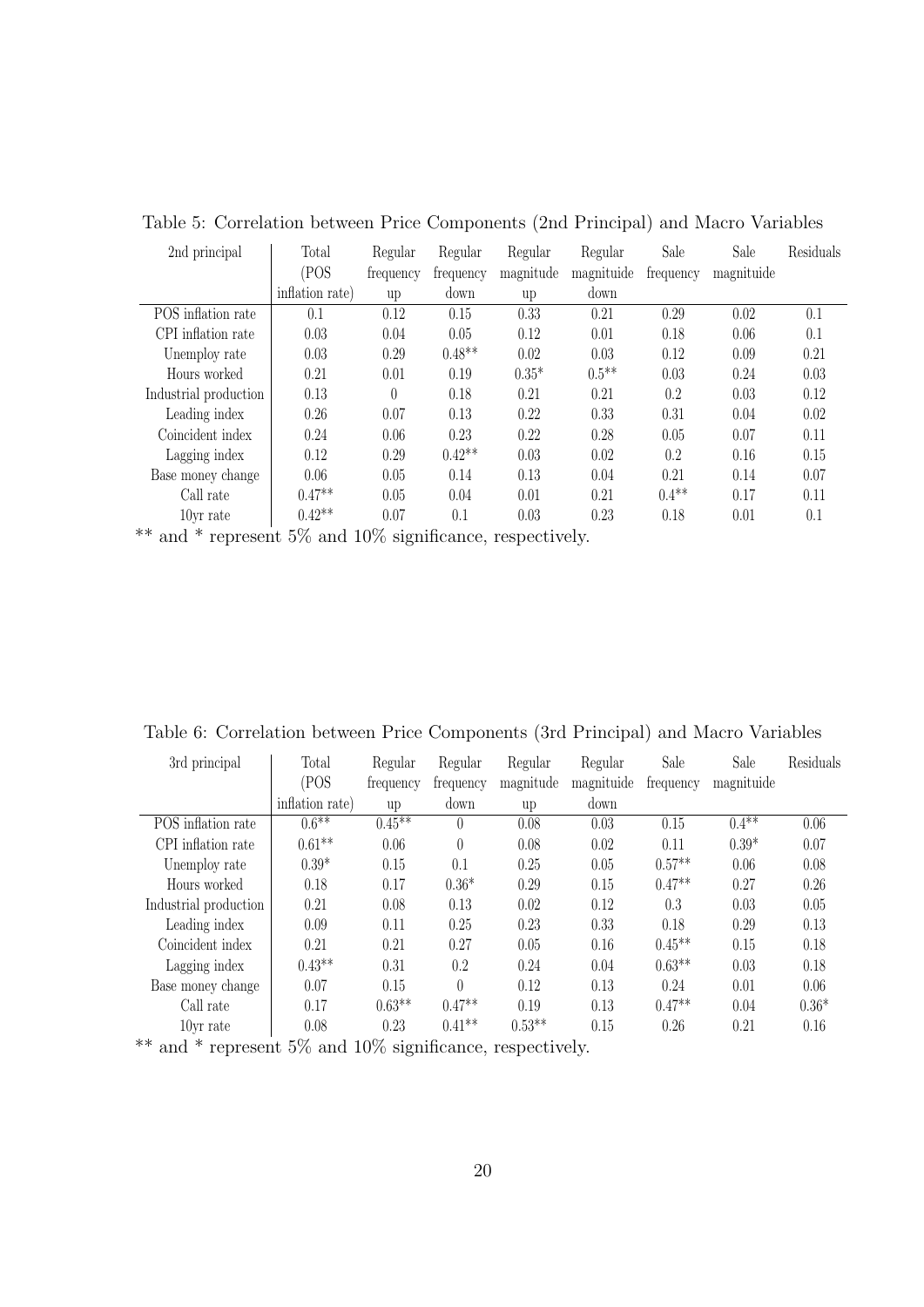

Figure 1: Annual Inflation Rate from CPI and POS Note: CPI (Grocery) represents the CPI price index that consists of the same item category as the POS data.



Figure 2: Price Changes of a Cup Noodle at a Store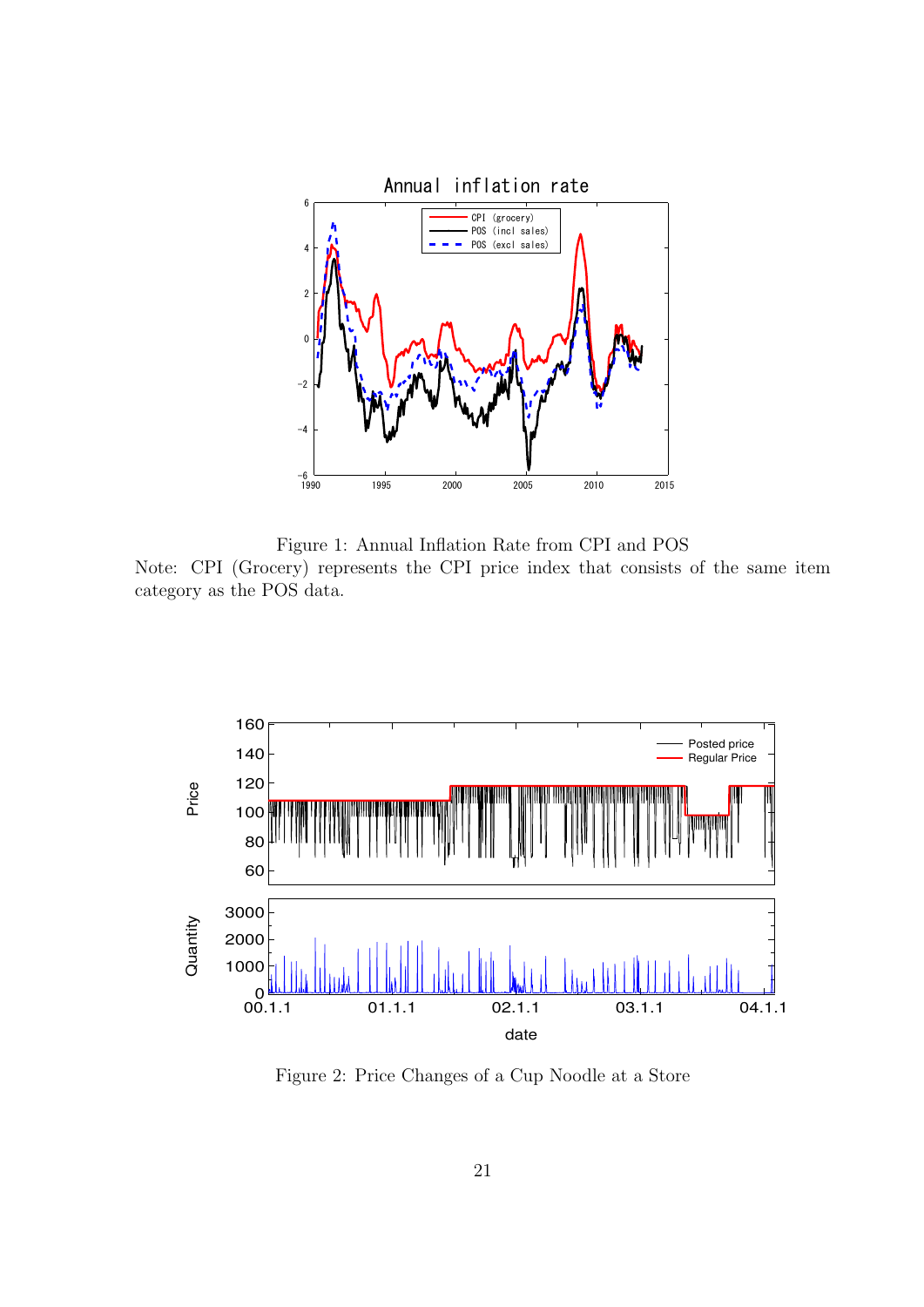

Figure 3: Regular Price Components

Note: A solid line represents the HP filtered series ( $\lambda = 14,400$ ) of the series depicted in a dashed line.



Figure 4: Temporary Sales Components

Note: A solid line represents the HP filtered series  $(\lambda = 14, 400)$  of the series depicted in a dashed line.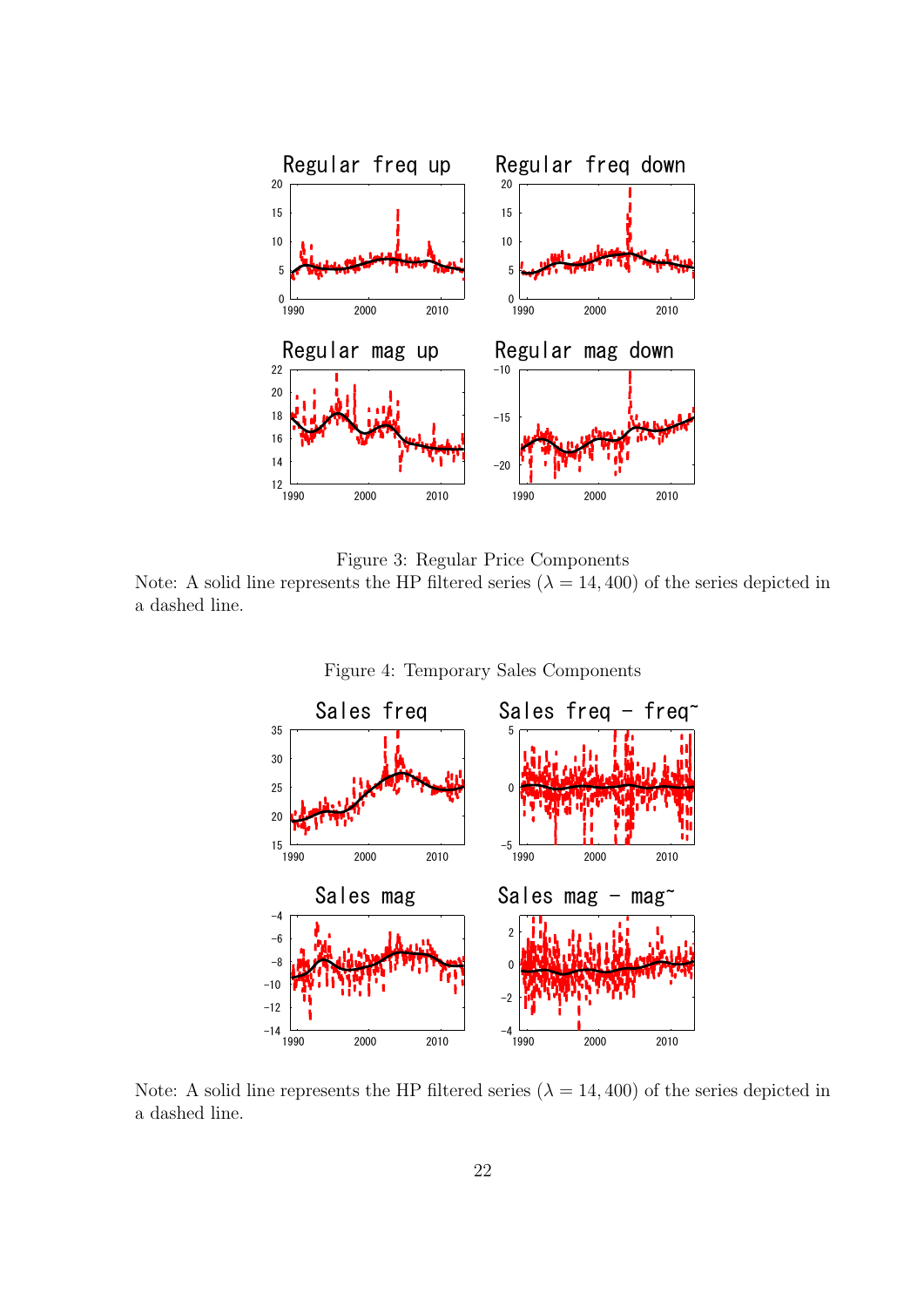

Figure 5: Decomposing Inflation Rate: Regular Price Components Note: A black solid line with dot represents the contribution of each component to the aggregated inflation rate depicted in a red solid line. All series are expressed in a 12-month backward moving sum.



Figure 6: Decomposing Inflation Rate: Temporary Sales Components Note: A black solid line with dot represents the contribution of each component to the aggregated inflation rate depicted in a red solid line. All series are expressed in a 12-month backward moving sum.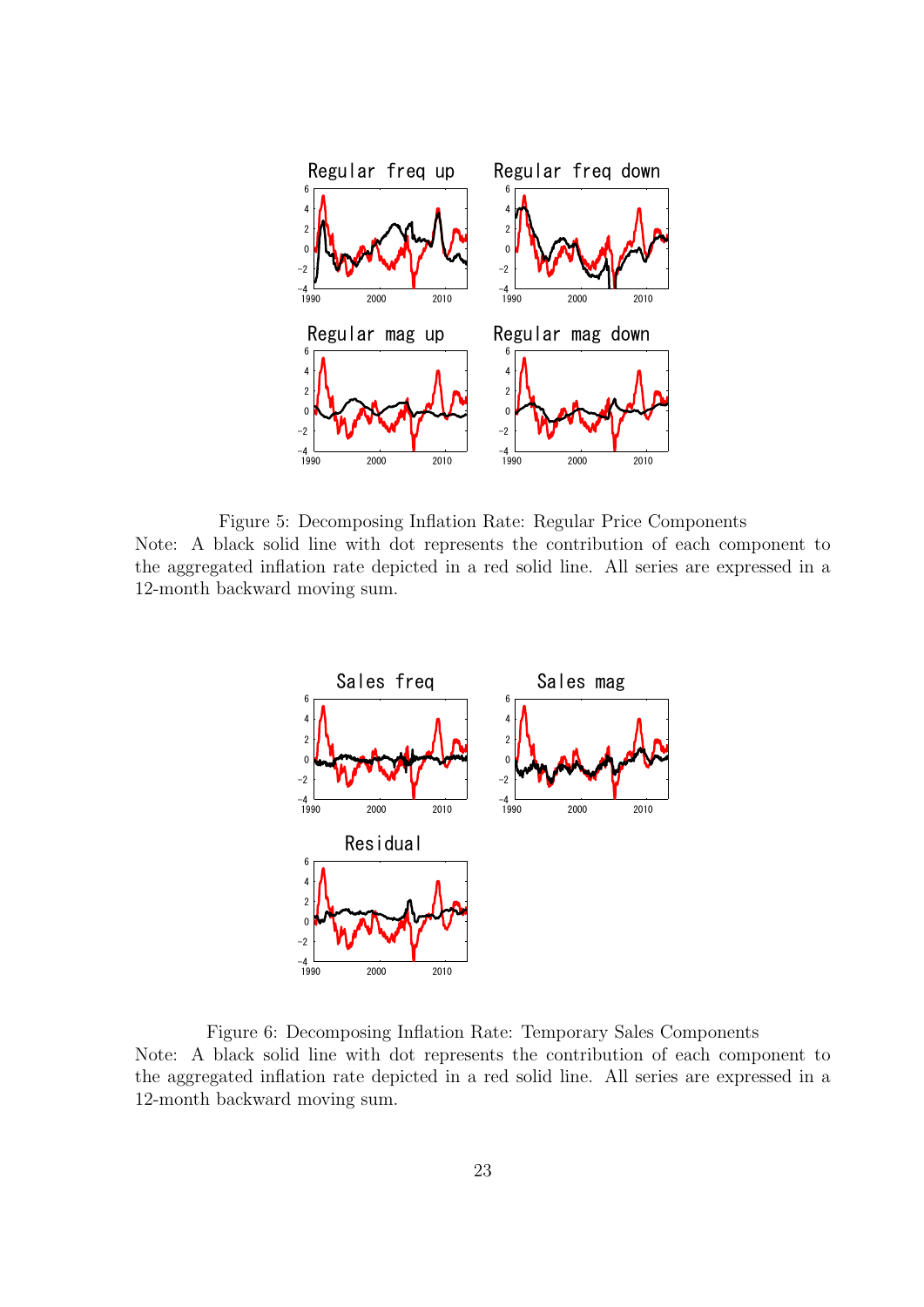

Figure 7: Frequency versus Magnitude of Regular Price Changes

Note: Each dot represents the frequency and magnitude of regular price changes for each 3-digit code item. A number with p in the graph indicates a p-value for the null hypothesis that the two variables are uncorrelated.



Figure 8: Correlation with Frequency and Inflation Rate

Note: Each dot represents 3-digit code item. A number with p in the graph indicates a p-value for the null hypothesis that the two variables are uncorrelated.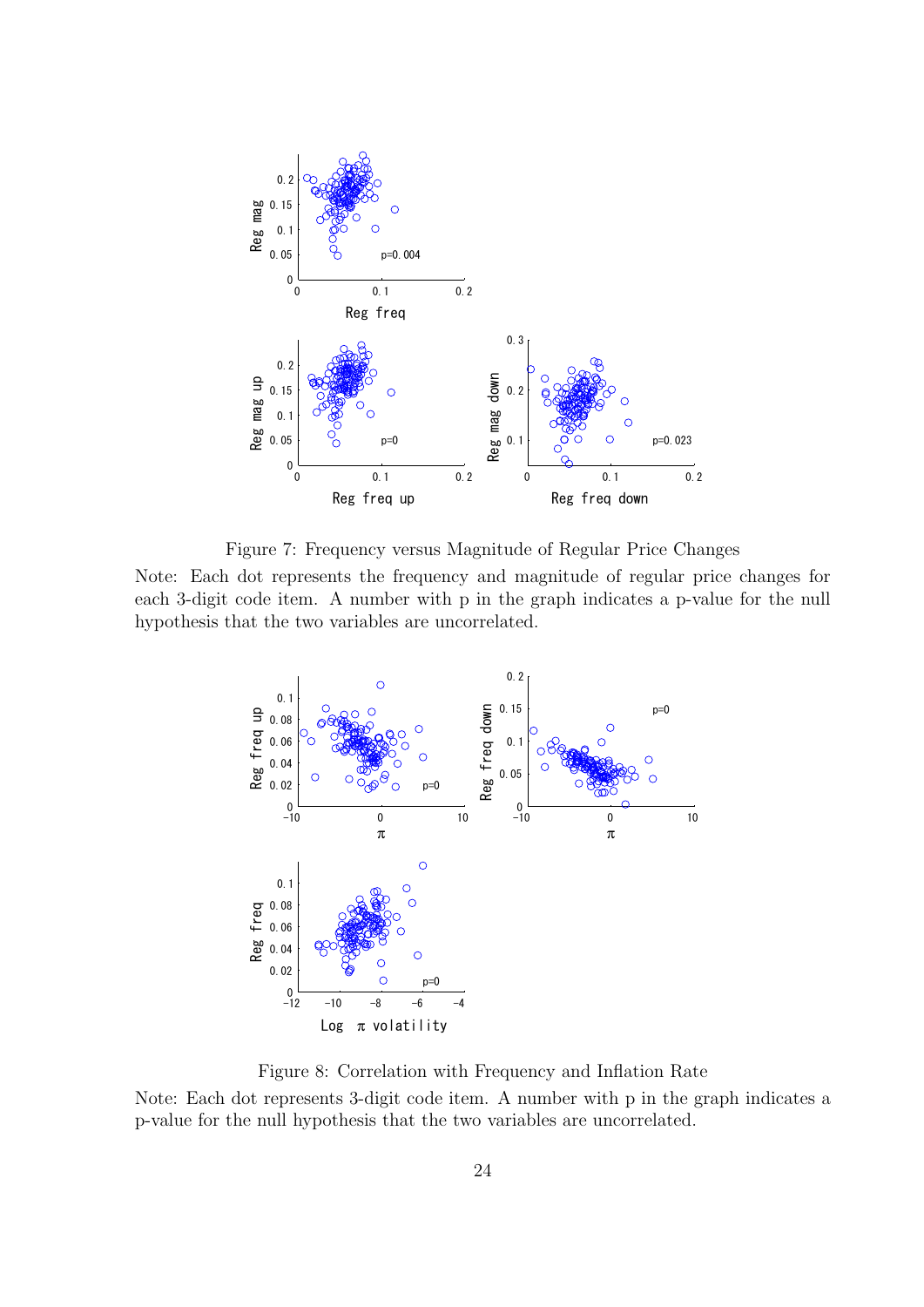

Figure 9: Correlation with Weight

Note: Each dot represents 3-digit code item. A number with p in the graph indicates a p-value for the null hypothesis that the two variables are uncorrelated.